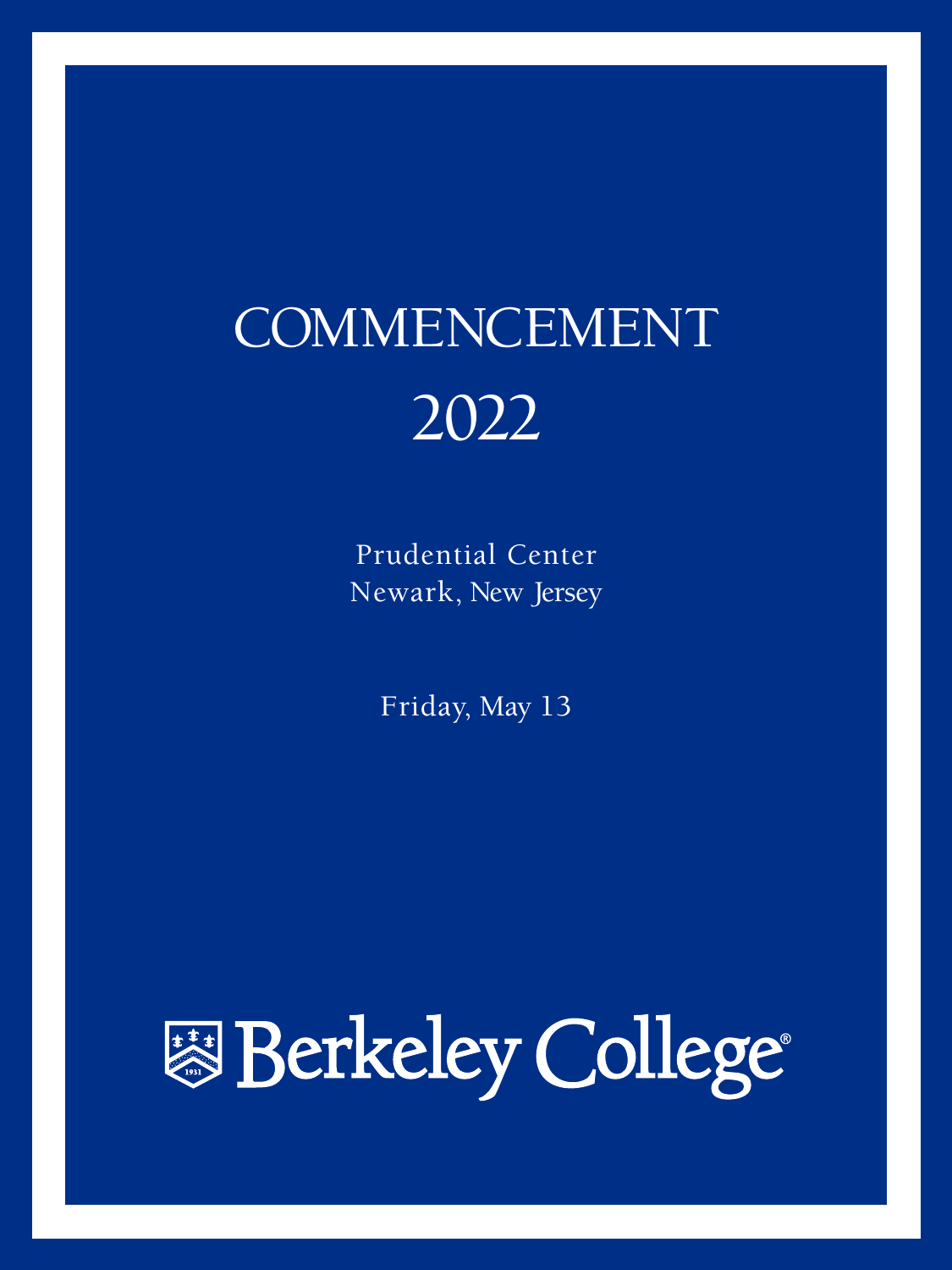# COMMENCEMENT 2022

MASTER OF CEREMONIES **Marianne Vakalis, Ed.D.,** *Provost*

THE NATIONAL ANTHEM "The Star-Spangled Banner".............................**Corey Teague, Woodland Park**

> INVOCATION **Mitchell Serels, Ph.D.,** *Faculty*

WELCOME **Diane Recinos, Ed.D,** *President*

REMARKS **Kevin L. Luing,** *Chairman of the Board*

> FACULTY SPEAKER **Heidi Hoefinger, Ph.D.**

ALUMNI OF THE YEAR AWARD **Presented by Michael Iris,** *Associate Vice President, Alumni Relations and Career Services* **Jonathan Santiago, Class of 2005**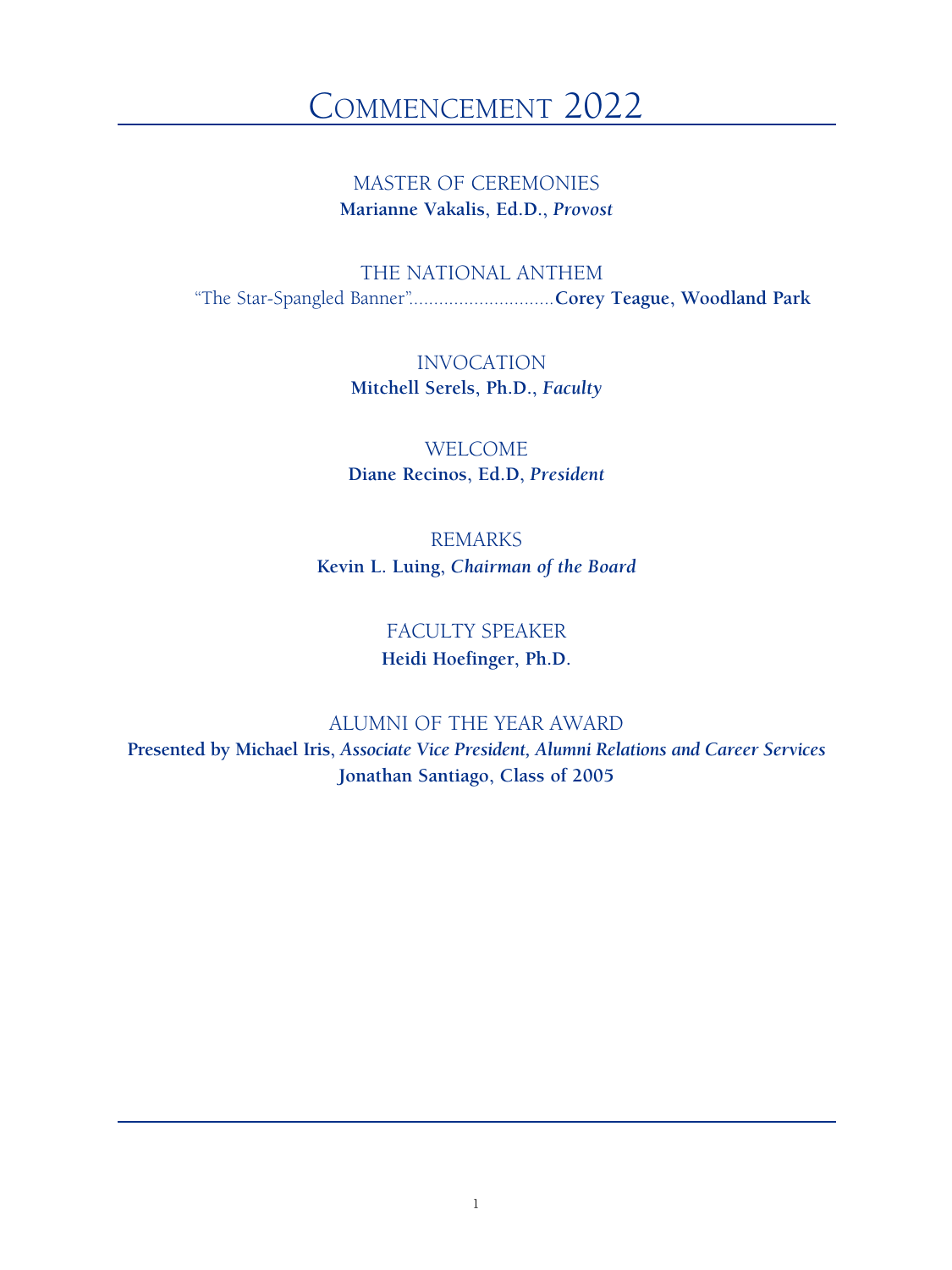# CommenCement 2022

THE OUTSTANDING STUDENT AWARD **Presented by Diane Recinos, Ed.D.,** *President,*  **Gabrielle Peralta, Class of 2022, Woodland Park**

STUDENT SPEAKER **Nallely Inoa, Class of 2022, Woodland Park**

PRESENTATION OF CANDIDATES FOR GRADUATION **Marianne Vakalis, Ed.D.**

> CONFERRAL OF DEGREES **Diane Recinos, Ed.D.**

> > CLOSING REMARKS **Diane Recinos, Ed.D.**

> > > RECESSIONAL

### Follow the excitement of graduation day on social media!

Tweet and Instagram @BerkeleyCollege #BerkeleyGrad2022 to see your posts on the Prudential Center Jumbotron. Also post your grad photos on Instagram and tag @BerkeleyCollege #BerkeleyGrad2022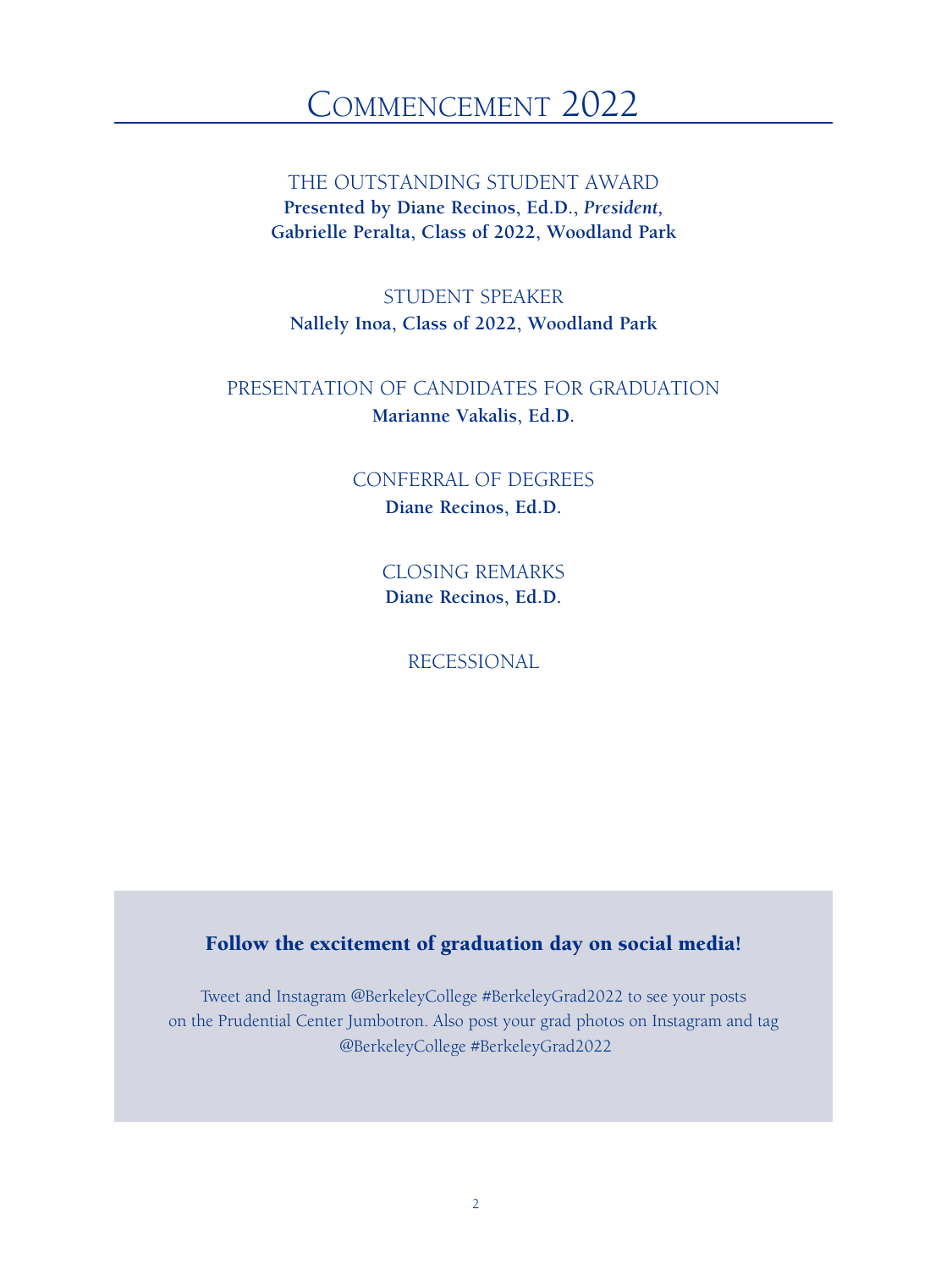Dear Graduates,

Congratulations to the Class of 2022!

I have been working with students in my different roles at Berkeley College for 30 years, but this is my first time presiding over the commencement festivities as your president.

It is an honor to bear witness to this milestone in your lives and to confer Master's, Bachelor's and Associate's degrees and certificates to the more than 1,800 graduates of the Class of 2022.

Today, you join the ranks of 65,000 Berkeley College alumni from around the globe. This is your time to claim your place and make your mark in the world.

There are many motivating factors that go into a person's desire to earn a college degree. A number of our graduates tell us they pursued a Berkeley College education because they wanted to improve their lives and make their families and loved ones proud. They are seeking to move up the career ladder, or to continue their



education in pursuit of advanced degrees and other credentials. They want to give back to their communities.

It is my hope that you will live by the Golden Rule, "Treat others how you would like to be treated." Giving to others and service to our communities is part of our 91-year tradition at Berkeley College. Remember all the hands that helped lift you up when you needed a boost. Be the helping hand for someone else who needs it, too.

Dreams do not come easy. But you already know that, for you have persevered through a pandemic, in addition to dealing with the unforeseen circumstances and everyday responsibilities of your lives.

Earning a college degree takes a lot of work and personal sacrifice. Hold on to this moment when you hit a bump in the road or you need to take an alternate route. There is an entire Berkeley College community pulling for you.

Whatever road you choose and direction you take, from this moment forward you are a Berkeley College graduate. As you set your compass to the future, let your dreams be your inspiration and your Berkeley College education be your guidepost.

We celebrate your resilience and your brilliance. We celebrate you!

Sincerely,

Deare

Diane Recinos *President of Berkeley College*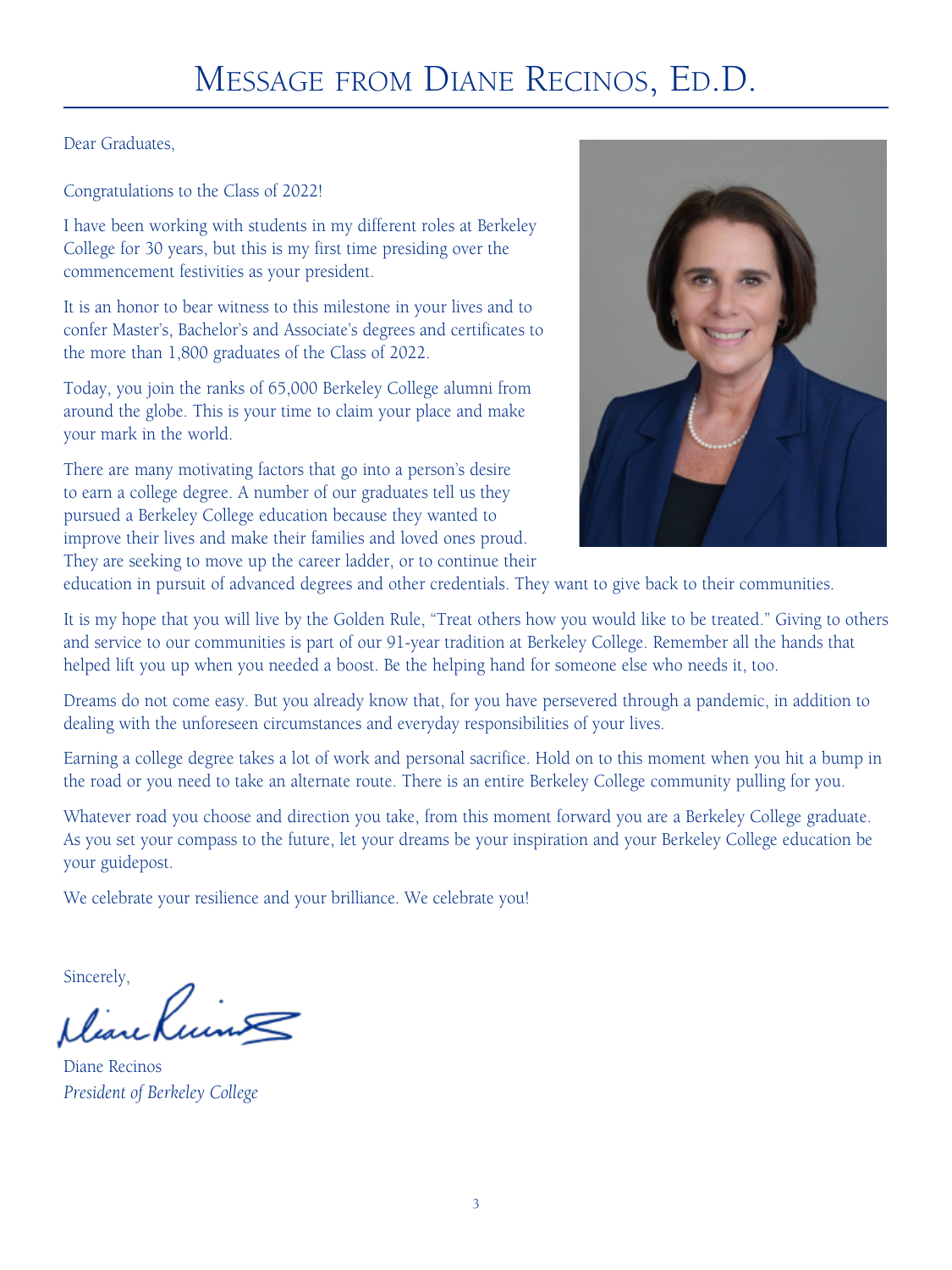# Faculty Speaker

Dr. Heidi Hoefinger is a Social Sciences Professor at Berkeley College and the Faculty Advisor for the Gender and Sexuality Alliance. She received her Ph.D. in Social Sciences and Media from Goldsmiths, University of London in 2010 and has been teaching at Berkeley College since 2013. In 2016, she won both the Faculty of the Year Award for Outstanding Scholarship and the Honors Program Faculty Excellence Award. Her academic expertise is in gender, sexuality, race, migration, trafficking, LGBT+ issues, substance use, public health, and community organizing. She teaches all her courses from an intersectional, social justice perspective. She is the author of the book *Sex Love and Money in Cambodia* (Routledge 2013), and several peer-reviewed academic journal articles and book chapters. She has also appeared in the *Huffington Post, BBC, Voice of America, Global Post, Cambodia Daily, Phnom Penh Post, Southeast Asia Globe Magazine, Time Out London, London Metro,* and *Asia Life Magazine*.



# Alumni of the Year Award Recipient

In February 2022, when the New York Daily News named Jonathan Santiago a hometown hero for his COVID-19 relief efforts, none of us were surprised; Jonathan has been a hero at Berkeley College for some time now. A 2005 Graduate of the Woodland Park campus with a Bachelor of Science in Business Administration – Management, Jonathan has been inspiring others with his leadership and advocacy since his days as a student. As the first in his family to attend college, Jonathan knows the importance of higher education and how a degree can change someone's life. Jonathan states, "I see myself being successful in the future by guiding and coaching high school students that come from a similar social and economic background as I did and helping them to be aware of excellent postsecondary institutions."



Jonathan credits Berkeley College with giving him a successful start to his career. "Berkeley College prepared me with a five-star education, which laid the foundation in helping me become an organized and efficient leader." But Jonathan also practices what he preaches, and in addition to a bachelor's degree from Berkeley College, he holds graduate degrees from Fairleigh Dickinson University and Seton Hall University, and is currently enrolled in a doctoral program at Syracuse University.

If that is not inspiring enough, Jonathan was the youngest individual to be named an Executive Board Member of the New York State Association of Incarcerated Educational Programs (NYSAIEP). Through the NYSAIEP, he mentors incarcerated youth, helping them establish pathways to success through education or employment after they serve their sentence.

Always passionate about assisting students in creating an impactful journey, Jonathan began his career as a teacher and administrator in the Newark, NJ, Public School System. Jonathan joined the New York City Department of Education (NYCDOE) in 2011 and rose through the ranks to his current position of Executive Director of Transition and College Access Centers. He was awarded the 30 under 30 Award for Educational Executive Leadership by the Office of the Mayor of the City of New York under the Bloomberg administration in 2013.

Whether it's leading an effort during the COVID-19 pandemic to hand-deliver checks to thousands of students with disabilities or inspiring his staff of educational partners in the Transition and College Access Centers (TCAC), Jonathan provides community resources that broaden college and postsecondary opportunities for students across the five boroughs. Jonathan Santiago is an inspiration to us all. We wish him heartfelt congratulations and continued success.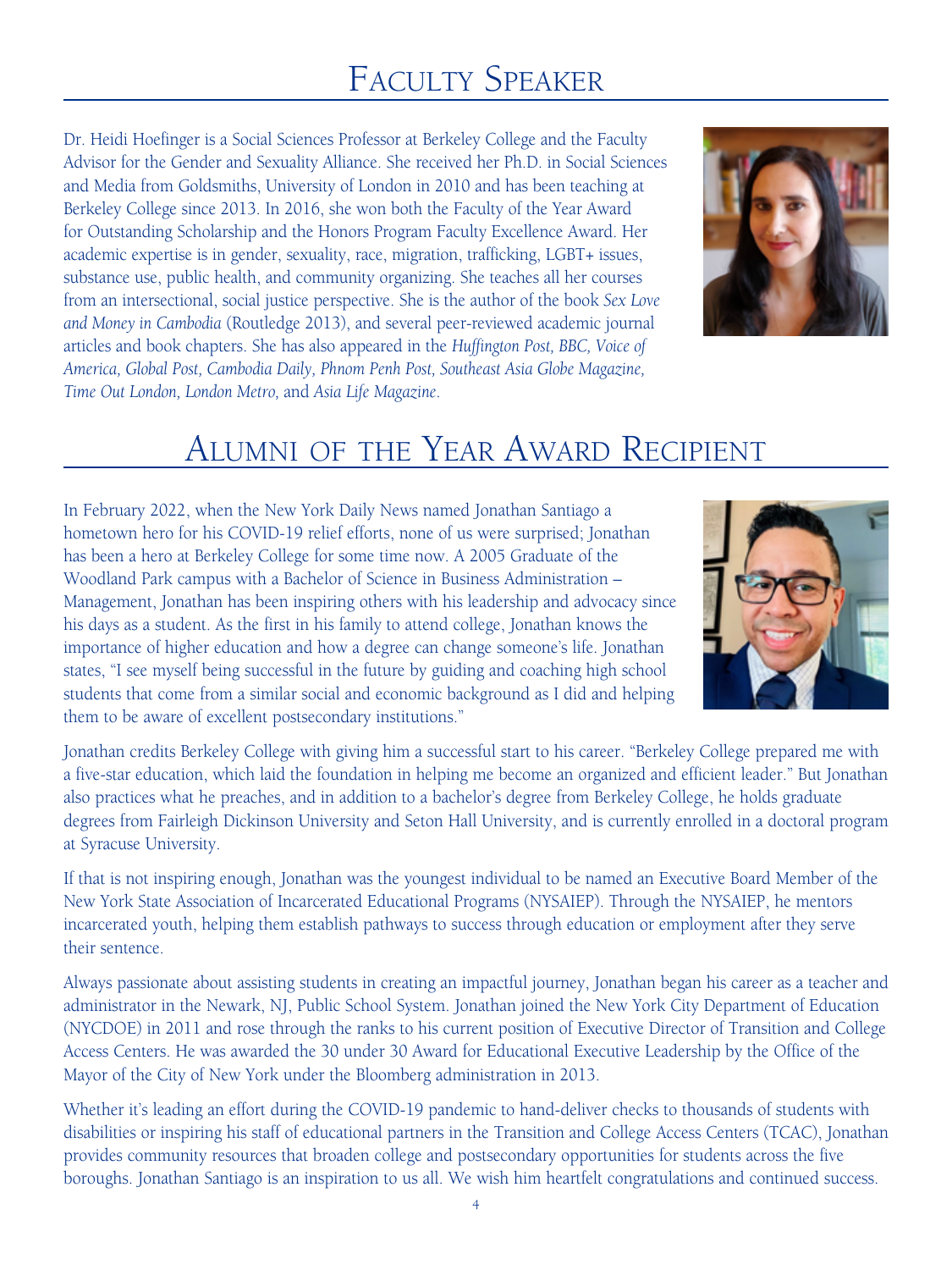# Outstanding Student Award Recipient

Gabrielle Peralta was born and raised in St. Louis Missouri to Marty and Renee Zehr. She says that as the third youngest of seven children, her childhood definitely had its ups and downs. She is proud to be from a military family: one of her grandfathers served in WWII, another grandfather served in Vietnam, two of her brothers are in the U.S. Army and a third brother is in the U.S. Air Force. Gabrielle continued the family tradition and joined the United States Marine Corps immediately after graduating from high school in 2012. She served as a Warehouse Clerk for three years and in October of 2015, she was medically discharged from the Marines due to a knee injury.

Gabrielle chose to attend Berkeley College in the fall of 2017 and became the first

person in her family to obtain a college degree when she earned a Bachelor of Business Administration degree in Management in the fall of 2020 and graduated with honors. While pursuing her undergraduate degree, she was inducted into the National Society of Leadership and Success Honor Society as well as the Veterans National Honor Society. She was awarded the New Jersey Rising Star Award by the New Jersey Business and Industry Association in 2020, was President of the Spartans Student Veterans' Club, President of the Student Government Association, President of the Berkeley College chapter of the National Society of Leadership and Success, and a Student Orientation Leader. Gabrielle continued her studies at Berkeley College with her MBA, which she completed in April 2022. She achieved all of this while processing a lifetime of accumulated trauma. Gabrielle is a shining example of someone who not only survived but who figured out how to thrive.

An avid baker, she plans to use the knowledge she has gained to open her own bakery with a bakery truck and to hire veterans to help them transition back to civilian life, as she did while pursuing her undergraduate and graduate degrees.

# Student Speaker

Nallely Inoa is a talented aspiring Graphic Designer and an April 2022 graduate earning a Bachelor of Fine Art's Degree in Graphic Design. During the course of her studies at Berkeley College, Nallely was an Honors Scholar, a part-time tutor at the Center for Academic Success, and an intern for Student Development and Campus Life.

In addition to her focus on her academics, she was also involved in building community as a member of the Volunteer Leadership Team, the United Nations club, and the National Society of Leadership and Success Honor Society. Additionally, Nallely earned amazing opportunities through her campus involvement such as being featured on

billboards and having her designs featured in campus social media posts and campus event marketing campaigns. When asked about her Berkeley College experiences, the following particularly resonated for Nallely: being able to go to the UN HQ in New York; having the chance to speak to local legislators and their staff, and; speaking about current social injustices freely by presenting a thesis paper to her honors classmates on the topic of Educational Disparity across the US.

With her career path in Graphic Design ready to launch, Nallely has big goals and even bigger dreams for her future: to become a Creative Director at a company. But first, Commencement. She is proud to share this day with her fellow Berkeley College graduates and hopes that each of you will fully appreciate your own value, how far you've come, and the obstacles you've had to face and overcome in this journey. And most importantly, she wants each graduate to remember that "you did it!"



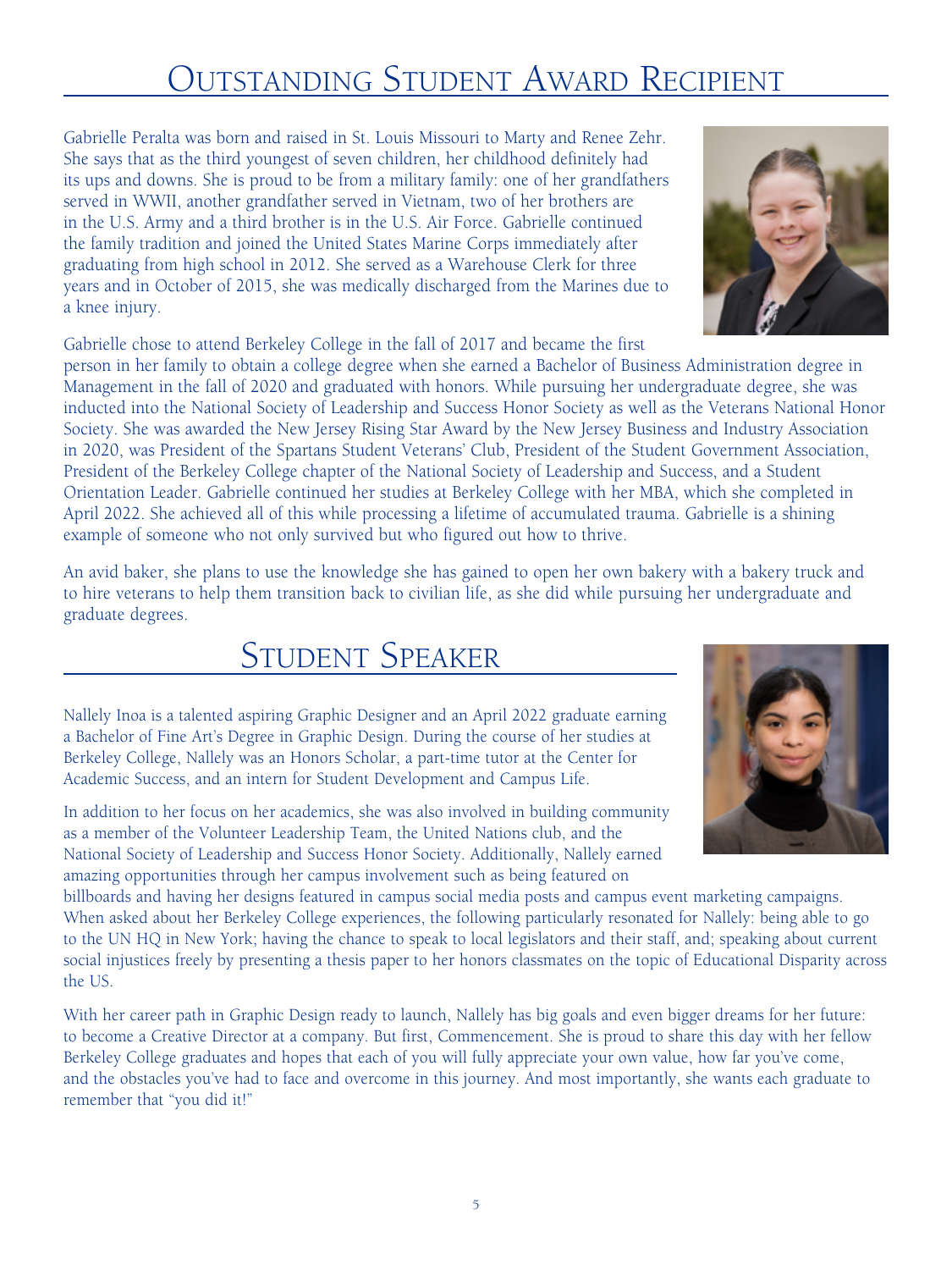# master's Degree BUSINESS ADMINISTRATION MANAGEMENT

*# Graduation with Distinction*

Melissa Acello # Alexander Ackah Sylvia D Acosta Caroline Elyse Addesso Tynae Rachelle Adkins # Leticia A Almonte John Andino Giuseppina Araujo # Colleen Mae Barr Jesus Emelio Barrientos # Victoria Nicole Bogle # Sheelia Brascomb Ayana Gamali Brown Ileana Caba Jonathan Caldwell-Noh Julissa Carino Diaz Ja'mauri Tou're Chumiso Ogarry Clarke Teneshia Lotaya Clarke # Lindsay Nicole Clayton # Kadonah Coburn Pam Michelle Cohen # Vickiana Colon Marc Conover Justin Countee Brian Cronin # Robert Dalton # Ilza Y Davila Ali Dawha Vincent Denucci # Christian Ann Depasquale Laura Ann Dicosmo Vesna Dimoska # Reese Dixon # Alla Dmytriieva #

Simone Donald Durham # Shanice S Drummonds # Daniel L Fiorica # Blanca Flores Grant T. Gallagher # Wladimir Gilbert Erick L Gill Michael Goldstein # Kayla Gray Monica Guadalupe Hayes # Sabrina Denise Hilliard # Jake Jay Holderman Anthony Illiano # Melissa Paola Irizarry Anita Jones # Ebony Sade Lamb Katharina Sørensen Lie # Raven D Little Shawn Lubitz Nickisha Madden Michael Patrick Martin Ebony Vernice Melendez Olga Mendez Adriana Eliz Miranda # Tracy Renee Miranda Wafa Mohamed # Wendoly M. Mora Dion Morris Nicola Andrea Myrie # Alexander Ortiz # Chadlyn Olivia Pamphile # Robert Joseph Parker Gabrielle Peralta Niagale Podstepski Jeffrey L. Preston Jr #

Laura Helene Reed Carmelo Ivan Rodriguez Harolyn Rodriguez Terry I Rodriguez Diana Rosario Marzena Saniewski # Billy Santana Lisette Alexandra Santana John Vincent Sherman Jr # Gema Silva Paulette Simpson Ana Smith # Branda Bonifacio Solano Rosa Elvira Solis Darryl Speights # Nora Otilie Stevik # Ishrat Sultana Sergio Manuel Tavares # Gina Taylor Toliver Asheton Thomas Stephanie Marie Titus # Maryjo Tufaro # Yoshie Uzawa # Tracy Margaret Van Brunt # Brianna Nicole Walko LaNique Denise Watts Alan Davis Watts Jr Robert Webster Welch Fay-Leesha Williams Yarissa Williams # Adrianna Teresa Young Monicka G. Young Julio Cesar Zaragoza Lindon Zeqaj

# BaChelor's Degree

### ACCOUNTING

*\*\*\* Summa Cum Laude \*\* Magna Cum Laude \* Cum Laude ^ Honors Program*

Bryan Arroyo Taneisha Burnett Selena Caraballo \* Danny Castro \*\*\*

Melissa Clayton \* Afton Cooper Martha Alicia De La Cruz Tiffany Ann Evans \*\*

Stephanie J Fabian Stephanie Ferron Riley \*\* Lisa Sofia Friman \*\* Verenise Galan \*\*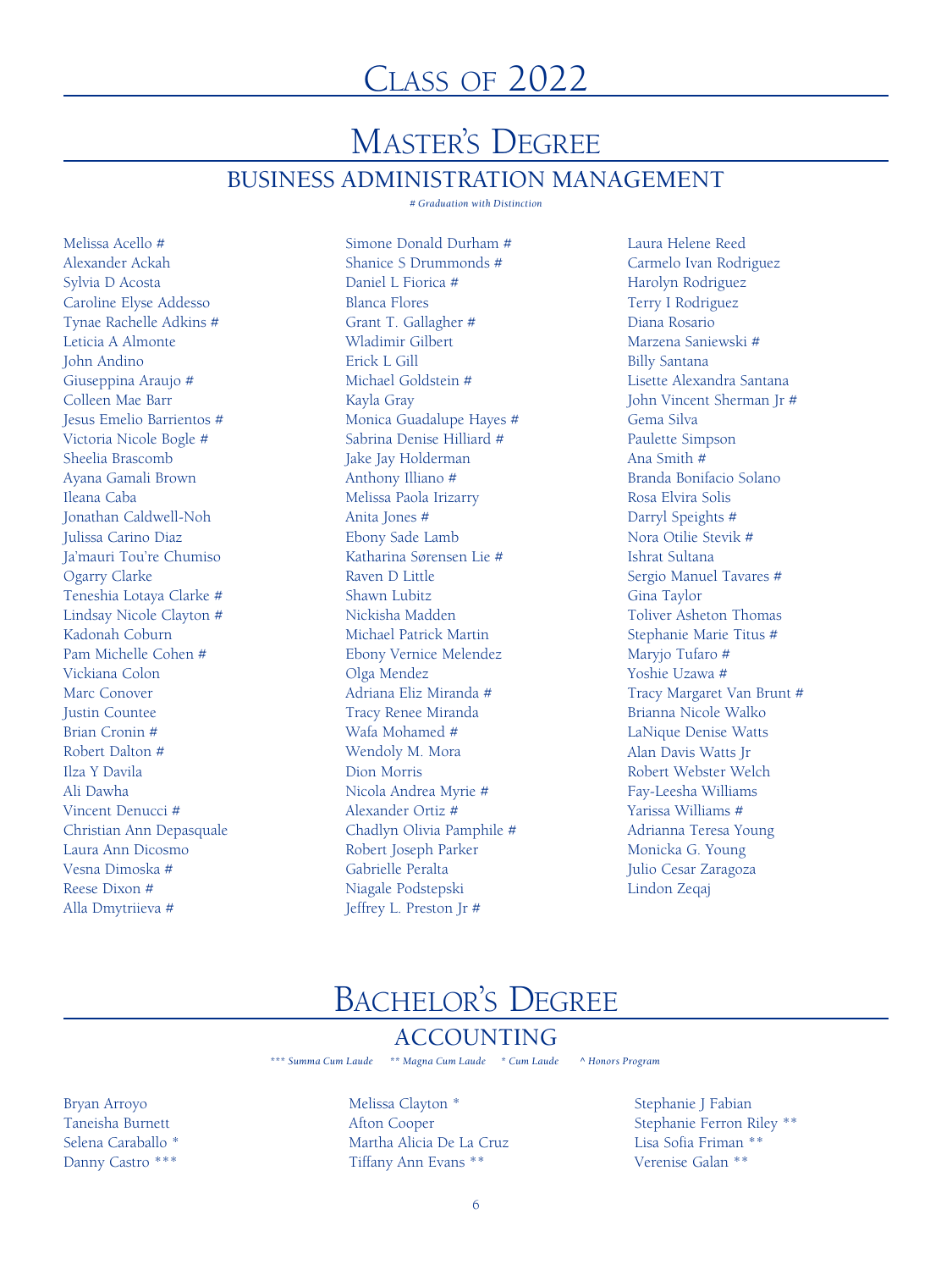### ACCOUNTING

*\*\*\* Summa Cum Laude \*\* Magna Cum Laude \* Cum Laude ^ Honors Program*

Scarlett Garcia Kenya Girault \* Bertha Allison Herrera \*^ Shanya Abedemi Holder Christian Lemuel Kapata \* Xinang Li \* Jessica Lyons Deidri Briana Marroquin Dismary Del Carmen Martinez \*\* Janelle Amanda Mccalla \*\*^

Robert Michael Mcdonagh Bernstein Estania Morisseau Hanae Ouzhour \*\* Luis Angel Perez \*\*^ Tafara Seya Phillips \*\* Alex Antonio Pineda \*\*^ Santiago Restrepo \* Violeta Rios \* Ana Rosado \*\* Isabel Ruigomez \*\*

Joseph Saisa \*\*\* Massamesso Abel Tatchida \* Blanca Tauber Lisbeth Vasquez John Velasco \*\* Jessica Ventura Chantyll Williams \*\* Siqi Zhang \*

#### FASHION MERCHANDISING AND MANAGEMENT

*\*\*\* Summa Cum Laude \*\* Magna Cum Laude \* Cum Laude ^ Honors Program*

Danielle Acocella Talea Alston \*\* Alexis Erica Bell Caroline S.L. Berg\*\*\*^ Janet Camarillo Djenane Gabrielle Celestin^ Melinda Davila \*\* Gabriel Delorenzo \*\* ^ Eugenia Dimitriadis Xuan Gao Jadyn Marie Gilson Jerlinne Gonzalez \*\*\* ^ Andres Felipe Granda Shakee Harris Khemawatie Heralal Joellie Hiraldo

Selma Horn \* ^ Shayla Michelle Johnson Charlyn R Jones Jemima Kamwanya-Igega Britney Laughlin \*\* ^ Katty Liang \*\*\* Raynard Lott \* Erica Martinez Euphemia Yoki Menjay Nqueita Mentee \* Amanda Morgan Fedra Natalia Najera\*\*^ Aryonna Nicole Orth Gladys J Pasmino-Anderson Castilla Perceval Eduarda Nicole Ponce\*\*

Brianna Prieto Nancy Riboul \*\* Amely Kristen Rodriguez Aliceea Brittiana Scott Kyle Alexander Sileo Chadanasia Lee Simon Tashana Tait \* Annie Thomas Dominique Thomas Nyiesha Zhane Thomas Yu Tian \*\* Barbara Elizabeth Vega Estafani Velasco-Rendon Adriana Velic Jaianna Marie Williams\* Shenyue Zhang \*\*

# FINANCIAL SERVICES<br>aude \*\*\* Magna Cum Laude \* Cum Laude ^ Honors Program

<sup>\*\*\*</sup> Summa Cum Laude *\*\* Magna Cum Laude \* Cum Laude* 

Sierra Olivia Barnes \*\* Tasheba Natalia Brown Joshua Cruz Casiano Benjamin Tangedal Elvenes \*\* Joel Francisco Coretta Nikesha Hutson \*\*

Lidiya Bogdanivna Kukhta \*\* Gabrielle Leon Haoran Ma Aaron Michael Montalvo Baffour Ofori-Atta \* Mark Singh

Vanessa Vajko \*\* Shaquille Wagstaff Bishop Sunny Wilson \*\* Zhaoyang Zheng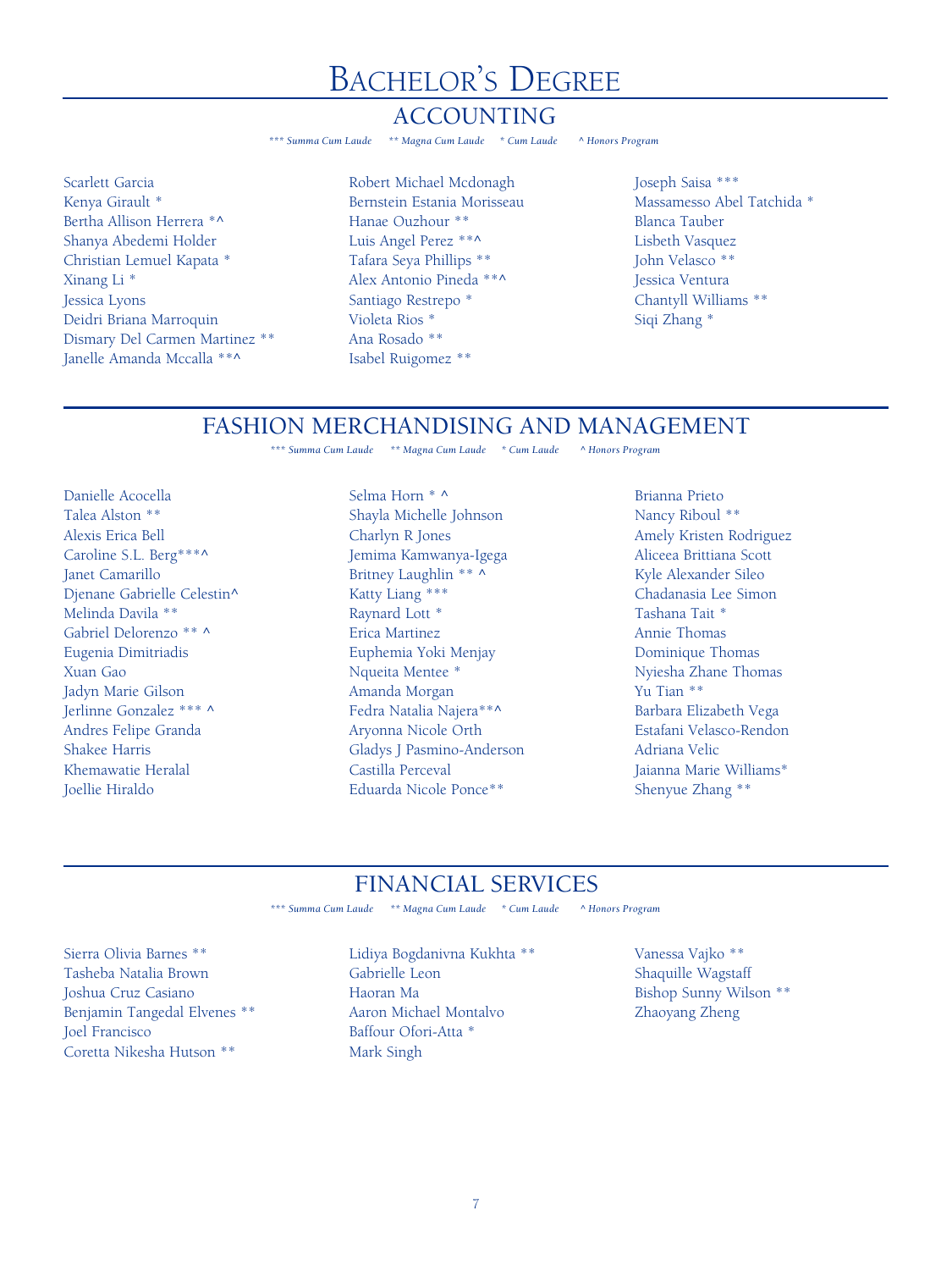#### GENERAL BUSINESS

*\*\*\* Summa Cum Laude \*\* Magna Cum Laude \* Cum Laude ^ Honors Program*

Carla Amador Yaly D. Anziani \*\* Stephen Arxer Antonia Marie Bagala \*\*^ Samson Belzince Sabria Rachelle Brown Olivia Byfield Anna Pauline Labayen Cabico Javante Devante Campbell Josilyn Centeno Meshama Stephan Charles Naomi L. Dunston Pierre Ervie Yolanda Lynn Estrada Amelia Feliz Del Castillo Jocelyn Fernandez Mecca Flagg

Jocelyn Flores Eli Rebecca Skailand Foss Onika A Gibson Nadine M Grigsby \*\* Clara Guerin \*\*\* Arlenys Hernandez \* Phyllis Agyirba Impraim Zoha Javaid Alexandra Jean-Charles Stacey R Jean-Pierre Venus Justice Lea Lafond Wilbert Lagunas Ashaki Mcdonald Maria Camila Medina Antonioni Miguel \*\*\* Uzair Mirza \*

Andrew Perry Nickelston \*\* Selene Margaret O' Brien ^ Sarah O'Neal \*\* Esosa Oseki John B Paolillo \*\*\* Faith Pedersen Eric Joeph Reynoso \*\* Zhuoxing Shi \*\* Odalys Sosa Heather Spruill Enzo Sebastian Torino Joe Vidal Norma Iris Volkers David W Watson \*\* Jason Weinstein Marwa Zakaria \*

### GRAPHIC DESIGN

*\*\*\* Summa Cum Laude \*\* Magna Cum Laude \* Cum Laude ^ Honors Program*

Anthony Joel Argueta Julia Rae Belmont \*\* Maryann Nicole Brito Christopher Cupo \*\*\* Robert Cupo \*\*\* Steven Franco Oscar Gustavo Garcia Kenneth Griggs \*

Fabian Guerrero \*\* Nallely Inoa \*\*\*^ Dylan Jurado \*\*^ Darwin Landi-Maxi \*\* Alyssa Esther Lopez \*\* Isaac Martinez \* Brian McKenna \*\* Norhan Moustafa \*

Samantha Mucha \*\*\* Giomaris Angeliz Perez Isaac Cesar Salazar ^ Marcus Silva Mark Edward Sokolowski \*\* Tia Serena-Rose Thomas \* Pouchon Wilma \*

### HEALTH SERVICES MANAGEMENT

*\*\*\* Summa Cum Laude \*\* Magna Cum Laude \* Cum Laude ^ Honors Program*

Cindy Adam Mobolaji Adigun-Koonce \*\* William E Alas Kerli P Alban \*\* Cyndie Alcius \* Mercy Araujo Tasharee Arnold Haddabeh Awawdeh Hannah Menie Baryogar \* Esha Bhola \*\* Paul Boothe \* Francesca Sabastini Brasier

Antonia Marie Broderick \*\* Shaniqua D Brown Marie Brutus Emely C Bryan Esmeralda Carvajal Raheem Cassell \*\* Joseph Chafla Josephine Patricia Chambers-Harris Iris Cintron Alaya Clarke Marie Claude Clerveaux Benika Angela Cole

Woodlyne Colin Julissa Compres-Moya ^ Nicole Covington Shauntah Cunningham \* John Edward Davis \*\* Dellyn Cashena De Coteau Linda Destin Melissa Deza Alvarado Marwen Dorbor \*\* Melissa Dubresil \*\* Jahsynia Estephane Samantha Favia \*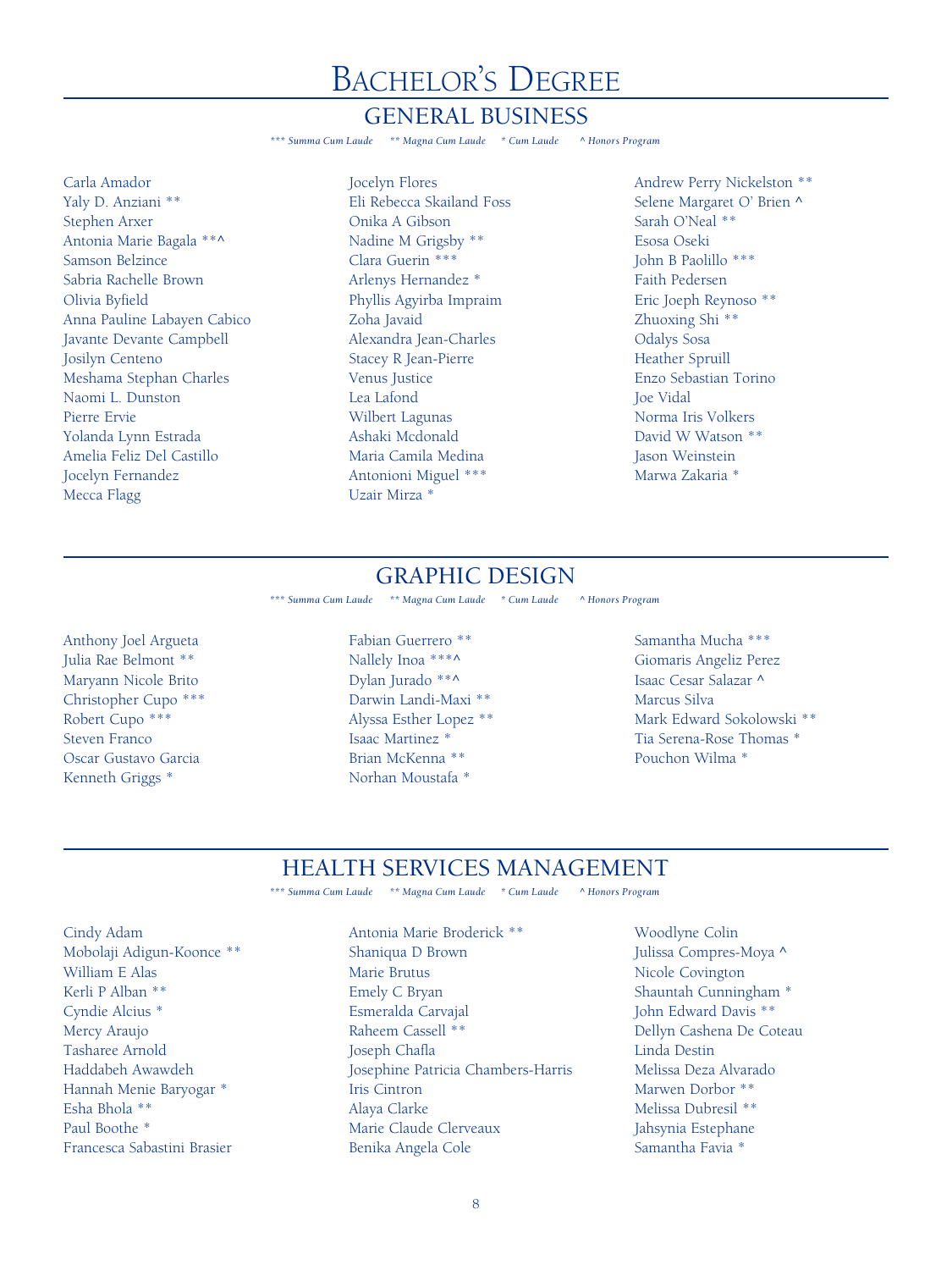#### HEALTH SERVICES MANAGEMENT

*\*\*\* Summa Cum Laude \*\* Magna Cum Laude \* Cum Laude ^ Honors Program*

Lynnette Ferreras \*\* Yusuf Abdul Wali Figueroa ^ Britney K Fraser Stephanie Gaillard \*\* Clara Garcia Marialys Garcia Yvonne Lesharon Gaynor \*\* Beatrice Georges Jasmine Ghotra \*\* Wilber Gomez Shakira Gonzalez \*\* Jennifer Jaqueline Guerrero Bishara Amatullah Hamlet Thandi M Hannibal Geraldine Hernandez Kelly Hoogerheyde Arnisa Iseni \*\*^ Tania Islam Zakiya Briana James \* Deyona Monae Johnson Betty B. Johnson-Allen \*\* Taylorie Jones \*\* Aminata Makanera Kake Kavita Kallu \*\* Stacey Kelly \*\* Svjetlana Kojic-Gomez Kristi Luna Lall Shaikh Leon Kiara Taneeka Lewis \*\* Weidong Liao \* Jeimmy Lojano David Lott \*\*

Jalissa Lynch Andrea Marie Lyon \*\* Elizabeth Marin Shareta Marshall Charmaine Mccalla \* Yvette McClurkin Sharifah Mcfarlane \*\* Jamella Amanda Mckenzie Andrea Mendez Mayra Denise Mercado Jeffery Appiah Mickey Teressa Minns Denise Monfil Teshima Moore Diana Morales Jennifer Moreta \*\* Renae Morgan \*\* Eunice Nambuye Musamali Christine M Navarrete Godswill Nwosu Jose Antonio Olcay Yvette Peak \*\* Kyle Pereira \* Heyli Perez Shannalee Pinnock-Davis Shania Pride Megan Prince Katherine Marie Quinteros \*\* Cynthia Ramroopsingh \* Dorentina Rexhaj Jusufi Heidi F Rivera \*\* Jodie A. Rock

Carolina Rodriguez Stefanie Rodriguez Krystal Roman Waleska Roman Calystra O Ross \*\*\* Ricardo Russell \*\* Tiffany Renee Sands Joan Sanson Shana Alicia Schloss \*\* Heather Scott Aniecea Seawright Yanilsa Serrata Sheneida Seward \*\* Derefaka David Simon-Ogan Sasha Small Kerry-Ann Smith Aisha Malka Springer Kiera Louise Starks \*\* Paul Stephenson Candace Taylor \* Latanya C Taylor \* Lataya Quionta Thomas Vanessa Diane Wend-Benedo Tiendrebeogo Elaine Darlene Urena Glorisel Isamar Valerio \* Megan Martine Wales Tyejaniece Walker \*\* Denise C Wells \*\* Juanita Rachel Wells

### INFORMATION TECHNOLOGY MANAGEMENT

*\*\*\* Summa Cum Laude \*\* Magna Cum Laude \* Cum Laude ^ Honors Program*

Jay L Abderrahim Omar Mohammed Alwesabi \*\* Santiago Aristizabal \*\* Artem Baranov \*\* Warren Dedric Biagas-Hill ^ Norckenly Forbz Cadet Brian Choong \*\* Siekeem Ralph Croal \* Marvin Deans \*\*\* Shana E Devonish \*\* Pamela Ellen Jennie Esguerra Daniel Ferber \*

Matthew B. Gerych \*\* Joel M Granja Alejandro Guevara Elizabeth Hernandez Tuo Hong Adonis Jimenez Lance Jordan Prerna Joshi \*\* Gopan Kumar Kenneth Larcier Edgardo Larregui Mikayla Monroe \*\* Maria F Moreira \*

Steven Murphy \*\* Parvin Novruzov Michael Perdomo Phawi Puttanasirimongkol Fausto Armando Quiroz-Lazo Ny Toky Ramarolahy \*^ Derek Ramirez ^ Rosanne Russell \*\* Darshak Yogesh Salla Tron Small \* Andrew Lorenzo Soleyn Althea S Thomas-Miller \*\* Morgan Zawacki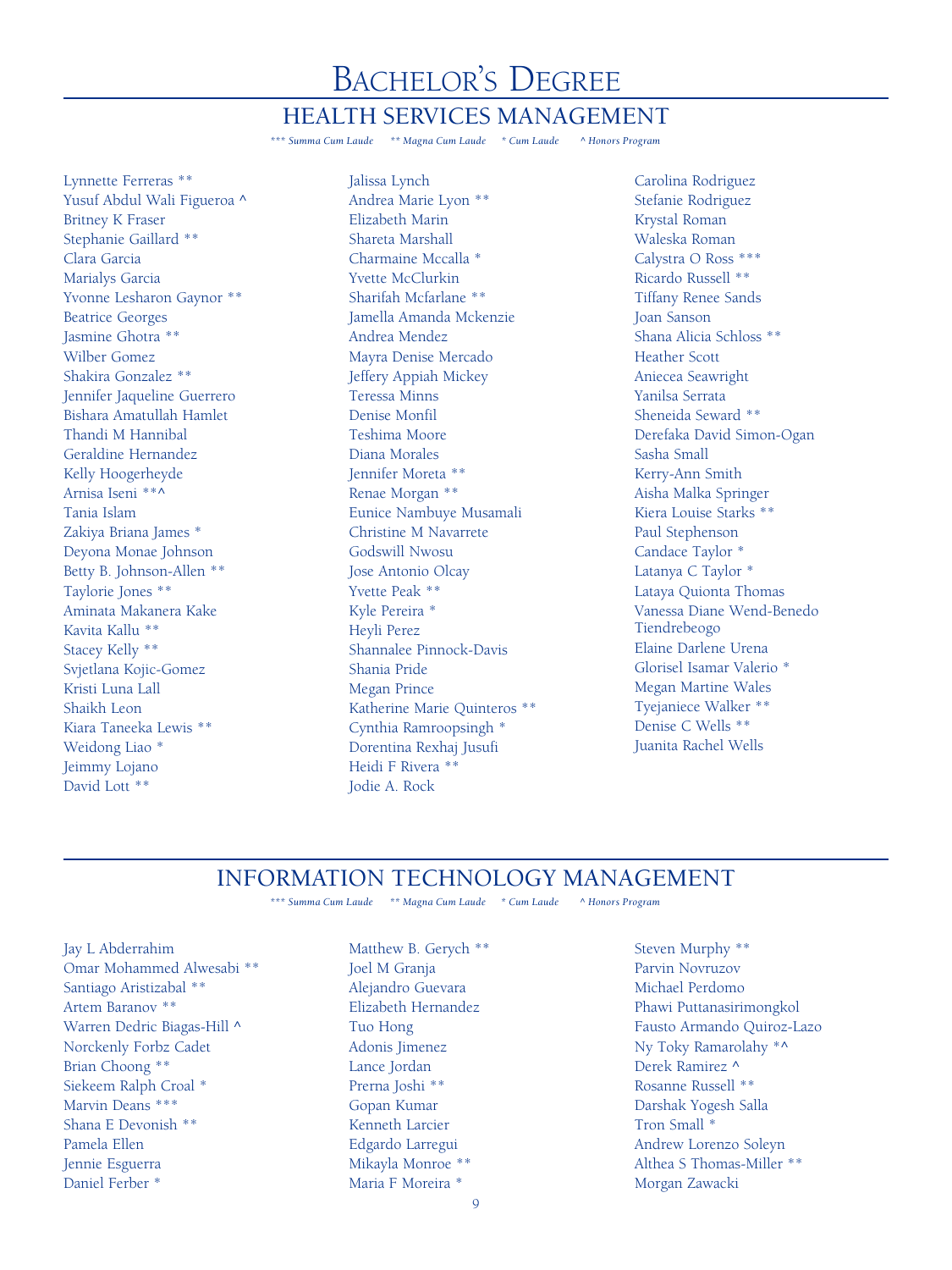#### INTERIOR DESIGN

*\*\*\* Summa Cum Laude \*\* Magna Cum Laude \* Cum Laude ^ Honors Program*

Aya Osama Beais \*\* Cristina Cando Katelyn Elizabeth Cruz \*\* Verena Da Silva Brandao

Valeria Camila Felice Joceline Gutierrez Kerri Neumann \*\*\*^ Haneen Mathhar Obaidallah

Tasnim Rabee \* Yadiel Ramos ^ Irene Sarran \* Joan Sara Varghese

### INTERNATIONAL BUSINESS

*\*\*\* Summa Cum Laude \*\* Magna Cum Laude \* Cum Laude ^ Honors Program*

Roberth Albarran ^ Samantha Alberto Angel Batista Mounir Benamer \*\* Anthony Mario Cutrone \*\* Mariam Diabagate Joden Durant Robins Etienne \*\*^ Farid Fares \*

Monyck Ribeiro Farias Nicolas Garcia Fernandez \*\* Michelle Giraldo Paola R Herrera Yi Li Kiber J. Liriano Paulino Su Liu Renata Masheva Santiago Sebastian Nunez Acaro \*\*^

Robert Isaac Pagan \* Marvin Pisco \* Jean C Saintine \* Hien Thuy Vo<sup>\*\*^</sup> Stefan Vrbaski Yueyi Xuan \* Jiabao Zhuang

### JUSTICE STUDIES - CRIMINAL JUSTICE

*\*\*\* Summa Cum Laude \*\* Magna Cum Laude \* Cum Laude ^ Honors Program*

Alanis Thais Agosto-Morales Tariq Hazem Al-Bassam Tania Alcalde Samie Alyameni \* Alfred Andrade Jessa Avancena \*\* Tatiana Lee Aviles \*\*^ German Ayala \*\* Krenare Bala \* Brendan Banna Semira Banusi Kiara Barnwell Herbert ^ Julie Bartelini \*\* Bright Boakye \* Tantanisha Sharoya Bottoms Stacey Lynn Brown-Johnson Lissette Calderon \*\* Cristian Josmerlin Capellan \*\* Jorge Carguaytongo Chelsea Carlin Nayeli Carrillo \*\* Johan Castillo Islande Cazeau \*

Simran Chahal ^ Ernesto Collado Sharon Collazo Kimberly Colorado \*\*^ Karisma Copeland \* Andrea Correa \*\*\*^ Emani Raven Davis Nicole A. DeCarmine Yazmine Angel Del Moral \* Christine Delacruz Tatiana Trishanie Desarno \*\* Johanne Desrosiers Alseny Diallo Andre Dieudonne \*\* Rosnelly Duran Sharee Durrani \*\* Eunice Maria Espinoza \* Desheen Evans Annastasia Brandy Ferber Tania Fermin Alec Francis \*\* Yokayra Gamez Cintya Garay \*

Alexis Garcia \* Karlin Garcia Sabrina A. Garcia Nayana Gigy Kaszier Ramod Gilchrist Carlos Miguel Goncalves Rose Marie Goncalves \*\* Dante Gordon William Gough \*\* Gianna Alexa Granato \*\* Kiana Grandson Diana Elizabeth Gudiel Joseph Guerrero \*\* Ida Marie Halvorsen \*\*\* Derrick R Harris Todd Hawkins Jeffrey R Heine Jr \*\*^ Jasmine Marie Henao Lauren Stephanie Henderson \*\* Alyeli Hernandez Ana Hernandez Chloe Alana Hernandez \*\*^ Alexandra Herrera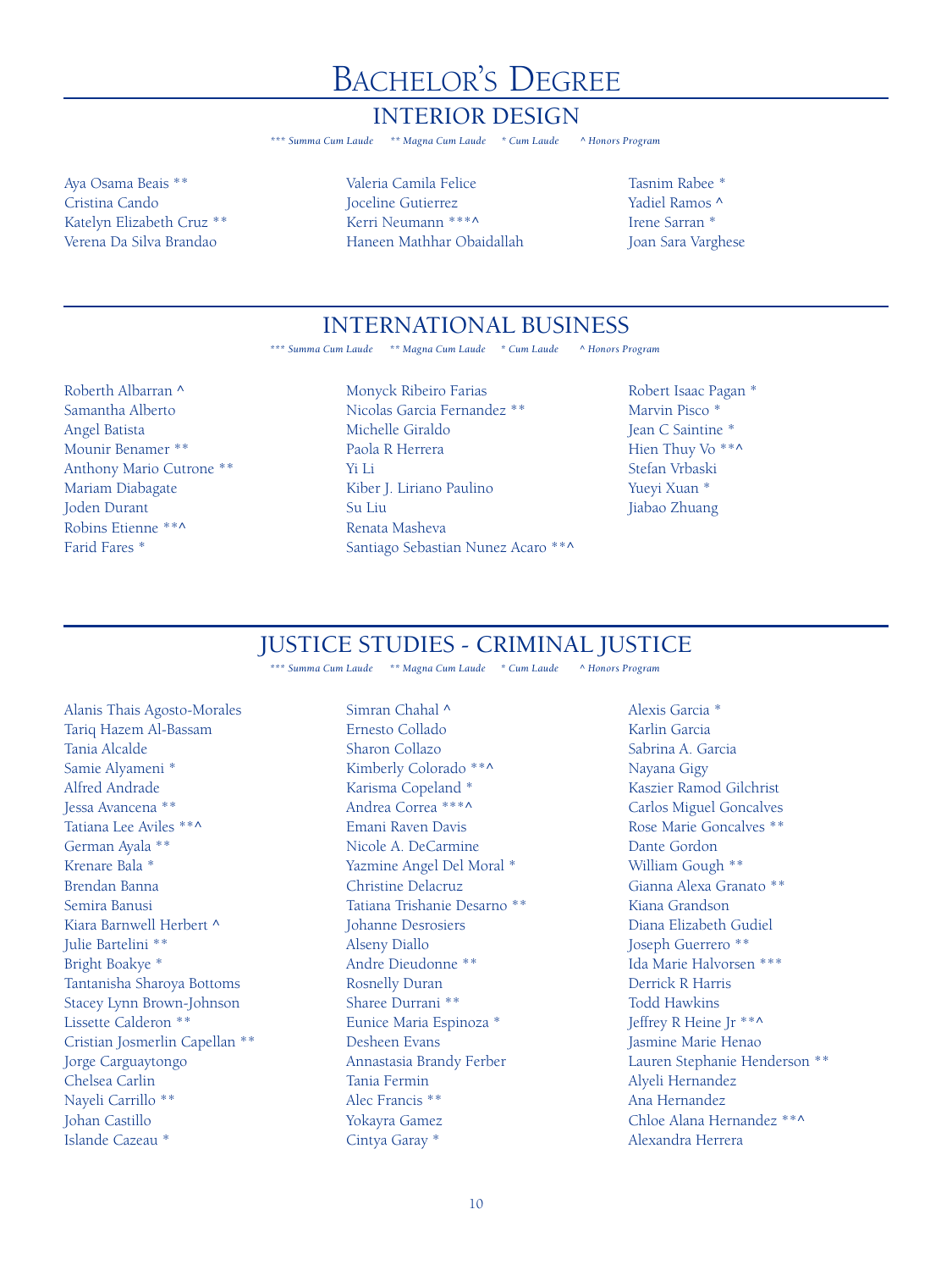#### JUSTICE STUDIES - CRIMINAL JUSTICE

*\*\*\* Summa Cum Laude \*\* Magna Cum Laude \* Cum Laude ^ Honors Program*

Julia Hohn Gavin Im Esnaide Infante Serrano \* Jourdan Ivanhoe Kinea K Jennings Mohamed Korin ^ Christopher R Kuinlan \*\* Lebron Lane \*\*\* Quadir Leary Nelly J. Lindao Phyllis Cornelia Littlejohn Mervinson Lopez \*\* Natasha Lopez Priscilla Evangelina Lozano \* Luis Machado Sarahy Magdaleno \* Robert Conner Maguire \*\* Lasette Miriam Maldonado Luis Angel Martinez \*\*\*^ Nazario Mazon Peter Mazzella Natasha Mcleod \* Angelina Meeks \*\* Jennifer R Minchala Nelson Montero Rosario \*\* Dezirey Marie Morales Reston Daniel Mulbah Cortesa Nelson \*

Klae Nicholson \*\*\*^ Delphine Nicolas Rebecka Johanna Marianne Nizolak \*\* Anais M Nunez Alvin K Nyangbeh Michael Ofei Danny Xavier Ortega Julissa Osorio \*\*^ Adrienne Painson Darinet Altagracia Paulino Wanda Pena Clarissa Perez Eva Liz Perez Racquel Sarah Phagoo Anthony Phillips Danea H Price Esaiah Elias Quiles \*\*\* Melissa Ramirez Crisbel Ramos Amy Reyes \* Ryan Christian Reyes Shoshana Riley Kevin Rivas \*\* Aryssa Rivera \*\* Collet Shantel Robertson Ciera Adrienne Renee Roddy Ezequiel Rodriguez Glendalin Rodriguez

Michael Rodriguez \*\* Rochelle Alexis Rodriguez Victoria Alyssa Rodriguez Yajaira Rodriguez Azcona Bryana Rose \*^ John Santana Mary Santiago Trinity Sarden \*\*^ Brent Michael Sealey Daaveena Seeraj Samira Jeanette Seraphin Olvin Serrano \* Melissa Simon \* Ivonne Soriano Tuva Riis Stokkeland \*\*\* Olivia Lucille Strama \*^ Jenina Sumner Emanuel Tlatelpa Kailyn Ana Torres \*\*^ Jose Armando Valenzuela Emmanuel Vandyke \* Stephanie Walker Deja Williams Brieanna Shontel Wilson Tiarra K Wilson Claudette Woods Valerie Zakirov \* Jhon-Estiv Zumba Morocho \*\*

### LEGAL STUDIES

*\*\*\* Summa Cum Laude \*\* Magna Cum Laude \* Cum Laude ^ Honors Program*

Benjamin Agront \* Samuel Adeoye Ajayi \* Rebekah Ann Andrews-Brannock \*\* Hong Bates Sealeiah Berry \*\* Gleneta Blackshear Lisa Jean Brisindi \*\*\* Laura Angelica Canahui \*\* Crystal Josephine Circkirillo Naki K Daniels Jennifer Michelle De La Cruz \* Briana Yereniz Diaz Zahyr Drakes \*^ Chantal Renee Edwards-Brown \*\*\* Jill Engallena \*\*\* Nurefsan Erkan \*\* Eimy Figueroa De La Cruz \*\*

Felicita Forde Candida Maxine George \* Kyomi Chika Guy \*\* Dally Hernandez \* Marcia Hill \*\*\* Caroline Jensen \*\*\* Shanee Barbara Jones Courtney Keller Victor Alfonso Lobato Nicole Renee Locke \*\* Dawn Marie Loukos Natasha K Maldonado \*\* Zulma Maldonado Miguelina Marte Paulino \*\* Samantha Shanice McKenzie \*\* Maria Anaisa Mota-Liriano Sylvia Na \*\*

Catherine V Padinha-Neto Kaina Pasteur \*\* Halima Pearson \* Alexander Pena \*\* Karynne Luz Perez ^ Khalilah N Perrino \*\* Christopher Paris Perry Rochelle Abigail Ricketts \*\* Debora Sacco Alterisio \* Staci Saunders \*\* Shahzoda Shamanova Vincent C Speaks \* Christy Thomas Kristen Tumminello \* Juniska Vallejo Pichardo \*\*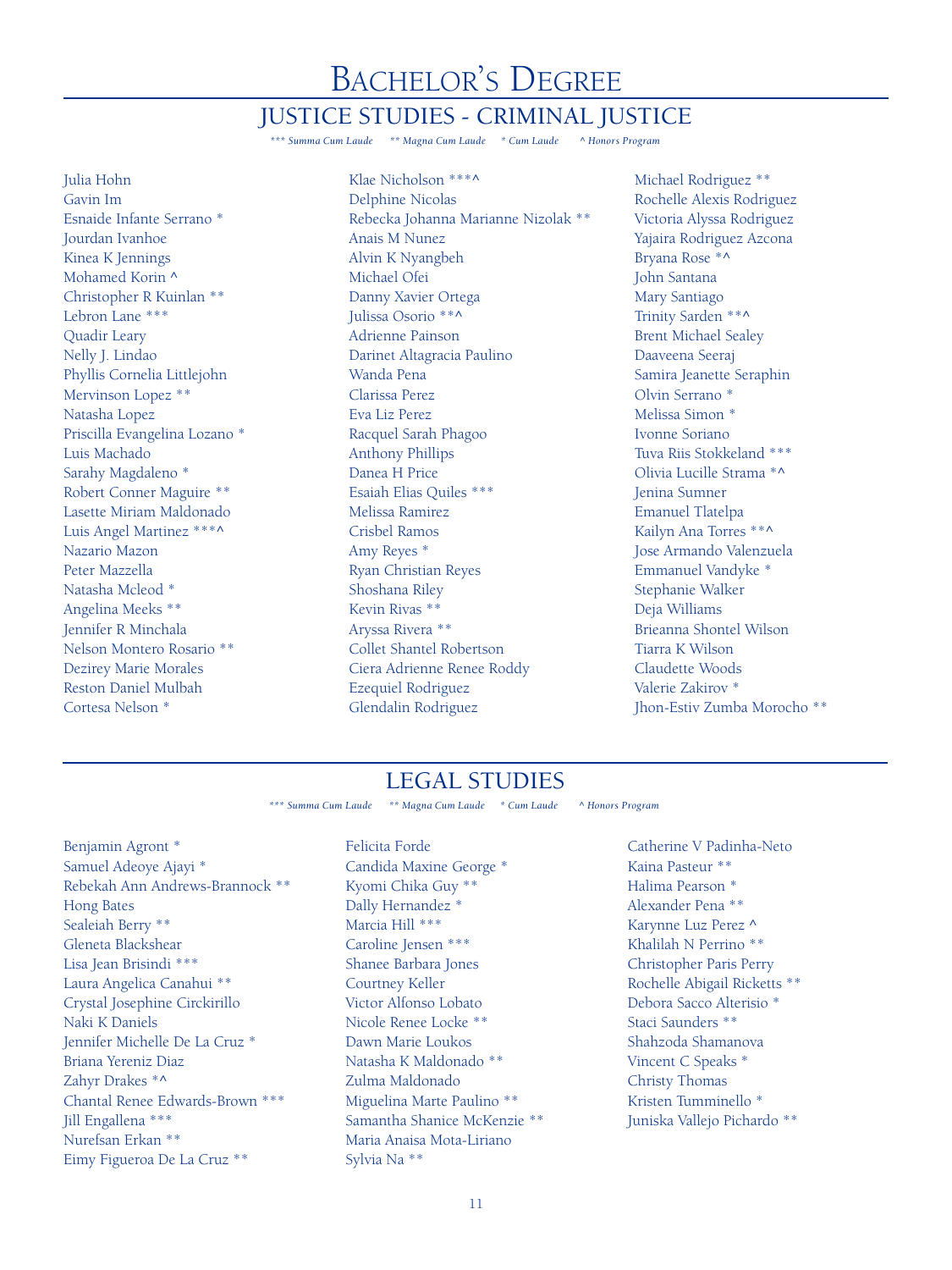#### MANAGEMENT

*\*\*\* Summa Cum Laude \*\* Magna Cum Laude \* Cum Laude ^ Honors Program*

Alexander Abreu Carlos Alfredo Acuna \*\* De'Anna Jad'e Alexander \*\*^ Nedal Alnatsheh \*\* Domonique Anderson Heba Hussein Aref Kamel \*\* Melke Daniel Arik \*\* Eric Atiencia Donna Balroop \*\* Nicholas Banta Elly Ceu Barbosa \*\* Stephano Bardales Michael Y Bassilious Copeland Stephen Bedward \* Destani Bower \*\*\* Alisha Branch Lashelda Danielle Bridgers Roxana Brieva Danielle Briggs Toniqua Simone Brown Yvonne Josephine Bryan \*\* Trinadee Aubree Bunce \*\*^ Cighanne Campbell \*\*^ Erick Rigoberto Carabantes \*^ Gillian Charles-Davis \* Alexandra Mercedes Crescimbeni Denia Saralis Cruz \* Bryan Curiel Anna Curlej Loretta Serwah Danso Dyreeta Donahue Christina Donovan Ardijana Elezovic \*\* Jeremy Fazal Jose Ferreira Carlos Alfredo Flores \*\* Jovaughn D Forsythe Leslie Lorraine Gagos \*\* Axel Daniel Gaibor ^ Alex Genao Matthew B. Gerych \*\* Stefanie Gomes Ron Vonerick Gray Shunt Haroutunian Shiqer Hasanaj Zena Heba \*\* Sarah Hemeda \*\*

Naiomi Alicia Hernandez \*\*^ Maridalia Herrera \*\*\* Jason Raul Hiciano Isis Seven Jackson Yenesis Jaquez Christian Jesus Allison Jimenez \*\* Jeremy Jimenez ^ Ashley Johnson Jordon Johnson Michelle A Johnson-Welch \* Iman Kalfane William Joseph Kelleher Kyhesia Michele King Walter Lee King \* Kevin Kolodiy \* Selim Kopuz Jessica Ladd Emani Lloyd Sharon M Lord Catherine Lugo Noella Magaribi Bert George Mandy Kayrie Marrero Krystal Diamond Martinez Elwira Marut \*\* Jessica Matula Roylyn Mc Natt \*\* Arthur Mccall \* Qua-Asia Mccrary Brittany Mcleod Azizah Sade Miller \* Kiana Eliane Miller \*\* Luis A Morales Djirault Norzile John Nunez Chanel Marquita Pauling Niya Petersen ^ Felix Pineda Jesenia Pino \*\* Susana Amanda Polar \*\* Luigi Polisi Elaine Isabel Pratts \*\* Emilie Lynn Pulecio \*\*\* Jessica Puntillo \*\* Ali Qamar Carlos Quintanilla

Edith Restrepo David Alberto Reyes \* Maria Ricci Jodie Riedl Sofia Mariaelisa Rios \*\*\*^ Miguel Rivera Adanna Roberts \* Lateesha Robinson \* Juan Camilo Rodriguez ^ Guadalupe Ruiz \*\* Zain Rupani Danielle Rose Russell \*\* Sarah Cloraine Saget Hannah Andrea Salazar \*\* Cristian Sanchez \* Giovanni Gerardo Sanchez Lanyse Marie Santiago Amane Ellah Segueni \*\* Ali Shehadeh \*\* Rheba Nikisha Singh \*\* Dorothy Singletary \*\*\* Jan Soliman Omer Soysal Brandon Sullivan Richard Summers Fandi Sun \* Teofilo Enmanuel Tavares Sierra Destiney Marie Tavarez Xabier Unda Uriarte James Micheal Urban \* Julio Urcuyo Natalia Valencia Vivian Valencia Alexis Marie Vazquez \* Marie Flore Volcy \*\* Lu Wang Mengshi Wang Darren Sean Washington Charlene Patricia Waugh \*\*^ Yu-Kai Wen \* Jolisa Wilson Mahmoud Ali Younes \*\* Liliana Zabala \*\* Jiamingdong Zhang \*\*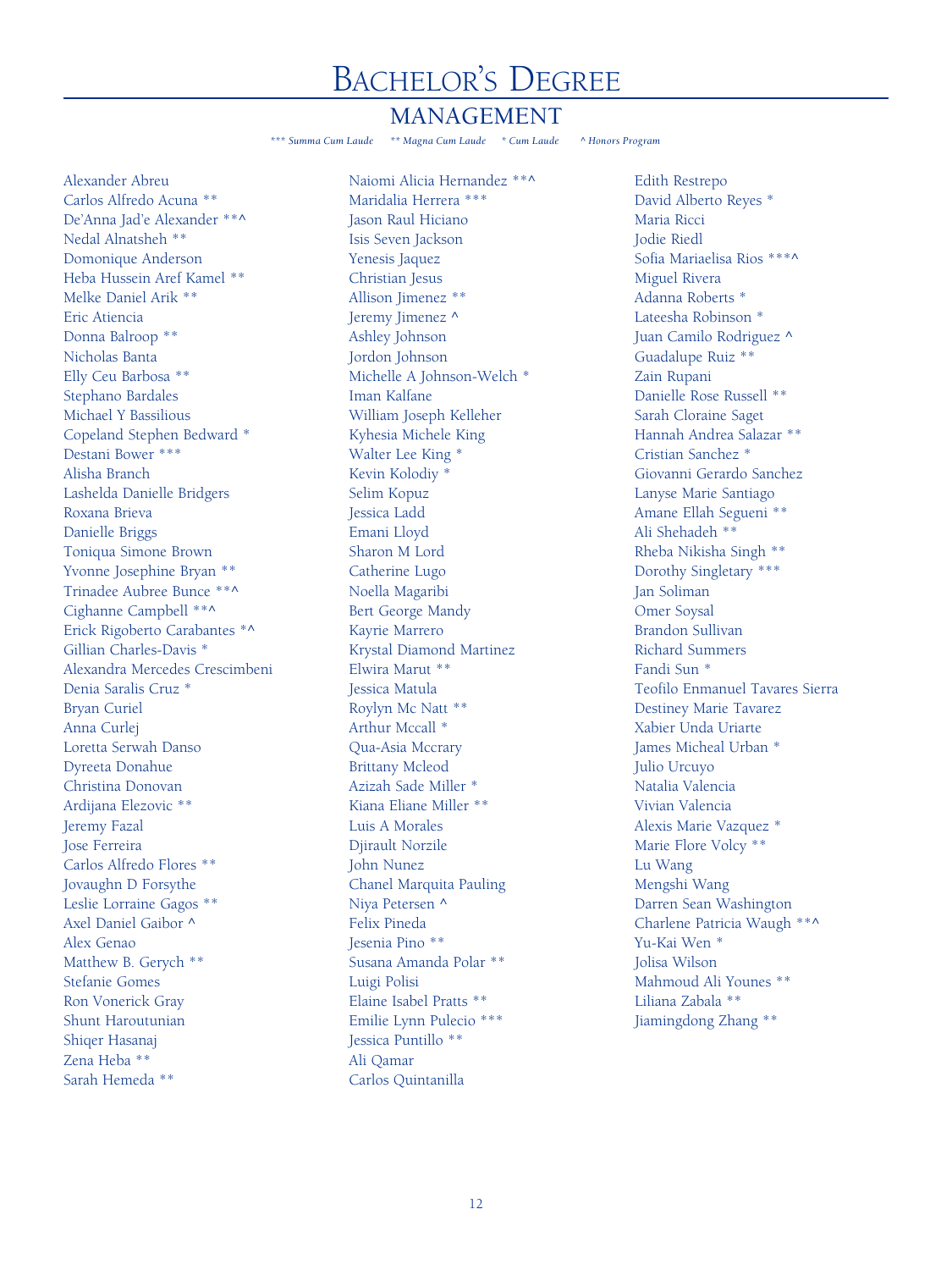#### MARKETING COMMUNICATIONS

*\*\*\* Summa Cum Laude \*\* Magna Cum Laude \* Cum Laude ^ Honors Program*

Gabrielle Aliotta \* Alice Emma Susanne Andersson \*^ Valene Anglin \*\* Wilma Arias Gregorio Camilo Matthew Exebio \*\* Nosheen Fatima \*\* Brittany Ryan Feminello Hector Ferro Christopher Flores John Kevin Christer Forsman Tiffany C Gonzalez Hager Samir Hamed Nasr Hemeda \* Natalie Kartvelishvili Vrandia Leiva Webster Guangying Liu Karolina Lyrefelt \*\* Kaina Martinez Karen Martinez-Murillo Shanae Mcfarlane Hannah Mcmahon \*\*^ Daniel Molina \*\* Yesenia P Montenegro Jelson Montero Aliyah Yintari Morris Janice Karen Morrison

Pelar Airice Navarro Laura Osorio Eric Steven Perez ^ Asha Porterfield Ricardo M Quispe Gutierrez \* Tatyanna Reaves Diana Yarissa Rodriguez Jesse Singh Romiko Keijon Smith Oliver Soriano Isabelle Ebba Voeler \* Runze Yao

### NATIONAL SECURITY

*\*\*\* Summa Cum Laude \*\* Magna Cum Laude \* Cum Laude ^ Honors Program*

Sebastian Gonzalez

### NURSING

*\*\*\* Summa Cum Laude \*\* Magna Cum Laude \* Cum Laude ^ Honors Program*

Olufadekemi Ajani \*\* Kiana Monique Bender \*\* Roberta Bernard \*\* Annabel Bollotta Elenice Calderaro Jessica Arely Cardoza Franco \*\* Jessica Castro-Quijano \*\* Elizabeth Michelle Ceballos \*\* Nila Crane Nancy Memuna Daramy Erica Diaz \* Kimberly Jahida Echeverry Jaime Esposito \*\*\* Kenechukwu Ezeanya Shakera Finn \* Evenais Florival \* Monique Folkes \*\* Ashley Foster Kiara Inez Gonzalez

Rachel Gregana \*\* Haydee Guzman \*\* Maria Hannan \* Cherie Holland \*\* Reynald Jean \* Shena C Johns \*\* Hayley Marie Kalata \*\* Nicole Maria Krzyzanowski \*\* Christina Laing Anna Victoria Mabasa \* Kristy M Manookian \* Albiond Marku \*\* Eileen Marroquin \*\* Ashley Mick \*\* Denine Miess Ramatu Momoh \* Marilyn Elizabeth Moore \* Rachele Marie Nagy \*\* Julia Orr \*\*

Emmanuella Pascale Paul \*\* Lisbette Perez \*\* Gina Marie Pignalosa \*\* Jessica Pocztarski \*\* Oliver Powell \* Massielys Reyes Denise Rodriguez \*\* Kimberly Rozon Dalia M Samuel \* Jacquelyn Bell Shtitsberg \* Nicole Streko Tasheena Taylor \* Opeyemi Esther Tella Jasmine Viera \*\* Saqueen White Bryan C Williams \* Metin Yuksel \*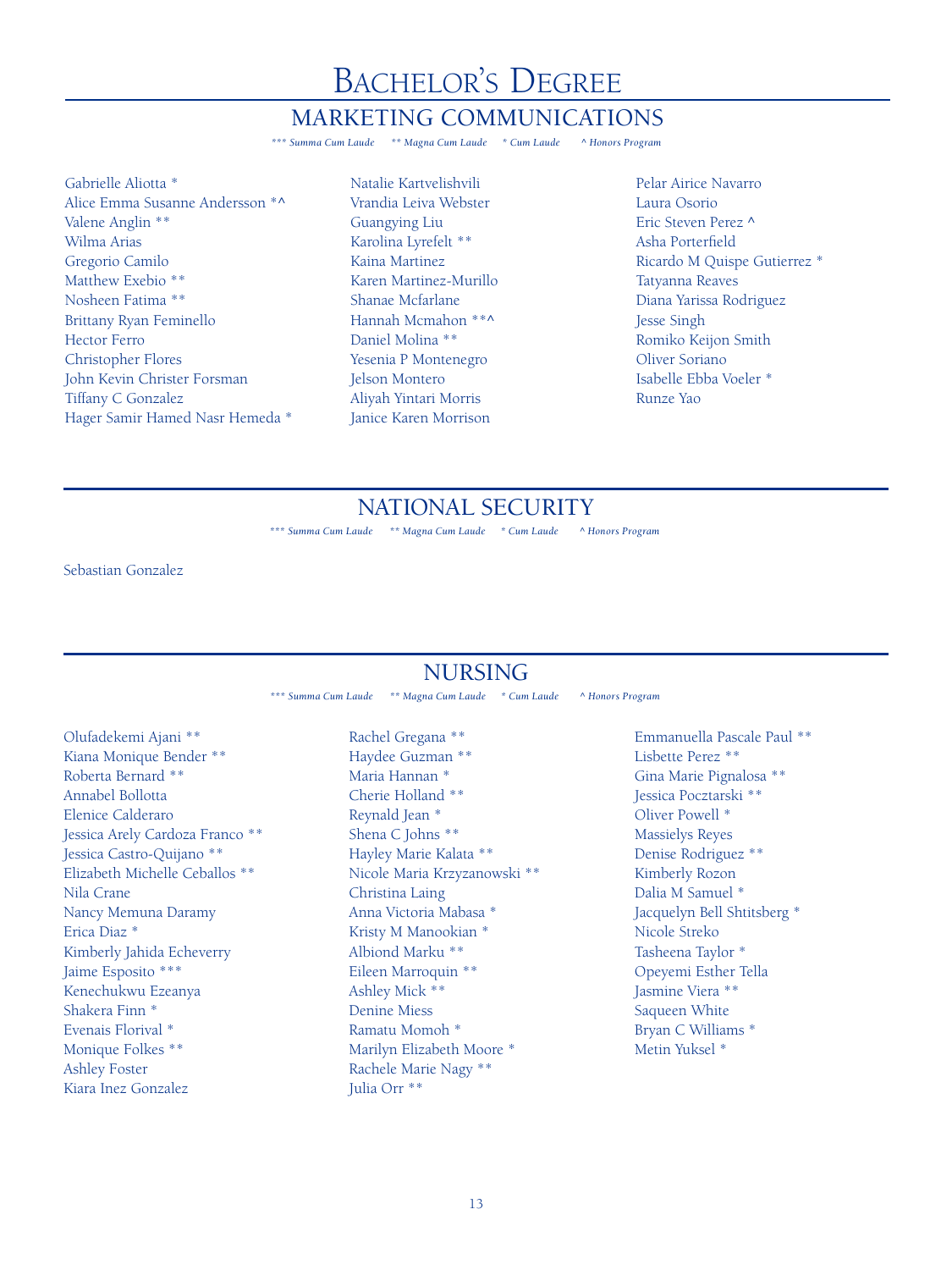# **ASSOCIATE'S DEGREE**

### **ACCOUNTING**

\*\* Magna Cum Laude \* Cum Laude \*\*\* Summa Cum Laude

Anthony Aguayza\* Astrid Carolina Arboleda Charelle Bennett Christopher Campbell\*\*\*^ Ana Carrillo

Heleya Shanaye Gray Cynthia Christine Hernandez Haydee Lema\*\*\* Omunike Latoya Lewis\* Schnider Mercier

A Honors Program

Raquel Rosas\* Maria Vargas Stephany E Vasquez Ayana Watts\*

### FASHION MERCHANDISING AND MANAGEMENT

*\*\*\* Summa Cum Laude \*\* Magna Cum Laude \* Cum Laude ^ Honors Program*

- Bridget Marie Als Sydney Renee Baker\*\* Isabella Sophia Baroni Rosemary Bialick\*\* Alexzis Brown Mariah Cannon Goethe Johann Cheriza^ Katie Cytlak\*\*\*^
- Lina Fajardo\*\* Myles Enrique Furlonge Kaydia Hamilton\* Jeissi Hernandez\*\*^ Yonghun Jeon Atsumu Kubota Martnia Montalvo\* Youngjun Park\*

Karina Ramirez Ebony Shavonne Roland Leegardie Saintsume Kelly Samuels Ruthie Ann Santiago Jennifer Zeledon

## FINANCIAL SERVICES

*\*\*\* Summa Cum Laude \*\* Magna Cum Laude \* Cum Laude ^ Honors Program*

Tamara Alexis Cabbagestalk\*\* Yomarah E. Cedeno Elias Penagomez\*\*

### HEALTH SCIENCES

*\*\*\* Summa Cum Laude \*\* Magna Cum Laude \* Cum Laude ^ Honors Program*

- Brian Beier Nala Belton-Melton\* Rosaline T Cancio\* Ximena Victoria Cuadros\*\* Stephanie Earle-Jackson\* Precious Kebeh Howard
- Karel Hush\*\* Shantar Jack\* Alberto Mendoza Ambar Nova\* Guadalupe Parra\*\* Adrianna Rose Reynolds
- Paula Robinson Stefany Serrano Perez Danira Tejada Roy Vasquez\*\* Rubi Arely Vital Saenz\*\*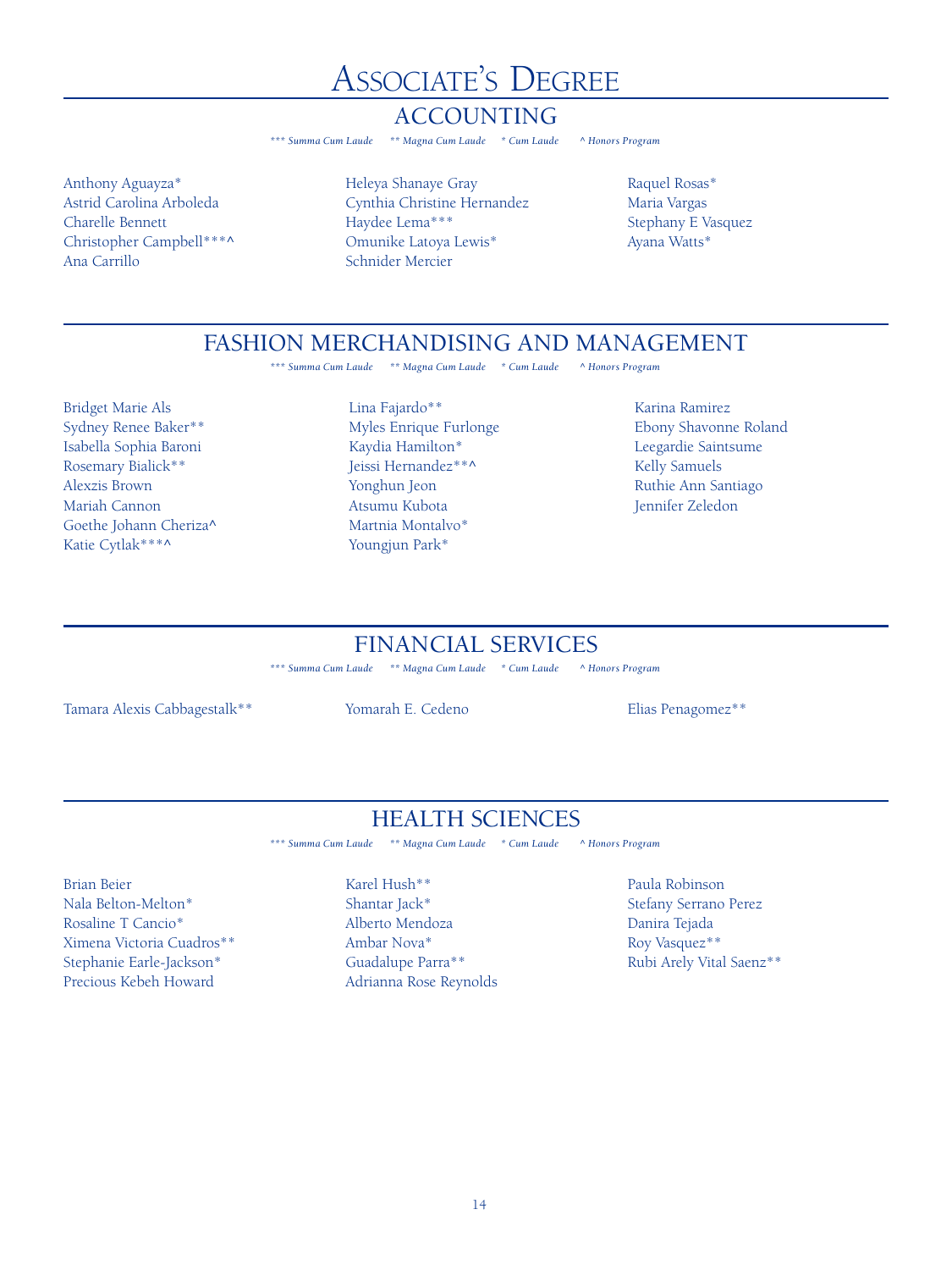# **ASSOCIATE'S DEGREE**

#### **HEALTH SERVICES ADMINISTRATION**

\*\*\* Summa Cum Laude \*\* Magna Cum Laude \* Cum Laude A Honors Program

Dominique Ames-Bibb Jamacia Austin Anthony Paul Benedetto Stephanie Benoit Benjamin Boateng Fiorella Raquel Brun\* William Butler\* Wakena Cameron Taya-Moy Campbell Chavonne Collins Rachael Cuiffo Gisel Diaz Alexis Dier\*\* Danielle Evans Wendy Fernandez\* Kayla Joy Harrell Yvette Hernandez\* Carol Isaac\*\*\*

- Willie Jackson\*\* Nia Benita Kornegay\*\* Tonie Margaret Lepore Jennifer Lucero Kyle Edward Manchester Tazahnae Andrea Matthews Patrice McCalla Virgen Merced Arifa Miah Shannell Dorcas Munro Frame\*\* Sasha Neira Maria D Nogueira Shany Nolasco Hyunsuk Oh Cristal Ortiz-Tejada\*\* Monique Parker\*\* Shanel Parker Kimberly Pellet
- Karen Nicole Pierce Christine Amy Polanco\* Jackelin Ramirez Depaz Marisa Rodriguez Tiffany Rodriguez Natalee Samuels Janelle Santana\*\* Aminata Seck Seckepfall Shanell Nicole Smith Minouche Stany Stephanie Marie Stefano\* Deborah Stville Ana Torres Naya Ward Sylvia Weeks\*\* Alexia Sangia Whyte\*\* Ann Marie Patrice Williams\*\*

#### INFORMATION TECHNOLOGY MANAGEMENT

*\*\*\* Summa Cum Laude \*\* Magna Cum Laude \* Cum Laude ^ Honors Program*

Kenny Bryant Barrera Dwight Barrett\*\* Dujaun Giovanni Campbell Luis Coronel Winston Samuel Cowell Leonardo Diaz\*\*

Shivangi Rani Gandhi Jose Garcia\*\*\* Magomed Ramzan Kakhiyev Mbo Yangongo Kashisha\* Keemo Mckenzie\* Troyston Moore\*

Norin Islam Nafisa\*\* Jeremy Manuel Perez\*\*\* Ali Raza Lillian Saladino\*\*

### INTERIOR DESIGN

*\*\*\* Summa Cum Laude \*\* Magna Cum Laude \* Cum Laude ^ Honors Program*

Maiana Barreto\*\* Liugulang Disla Rose Hirsch Angelika Matusiewicz\*\*\* Haley Lynne Myslinski\*\*^ Vanessa Parra\*\* Tisha E Rampa-Fasicna Samantha Jo Sebastiano\*

Rachel Smith\*\* Natalie Paola Valero Molly Helena Vatuna Tyrone Adaine Wint

### INTERNATIONAL BUSINESS

*\*\*\* Summa Cum Laude \*\* Magna Cum Laude \* Cum Laude ^ Honors Program*

Alejandro Castro-Rubio Lystra Hannah Danielsson Leidy Laura Fernandez\*\*\* Ximena Garcia Mariana Guerrero\*\* Ivan Gregorio Juarez\*\* Daniel Klimentos Niurka Pena Geury R Rodriguez-Guzman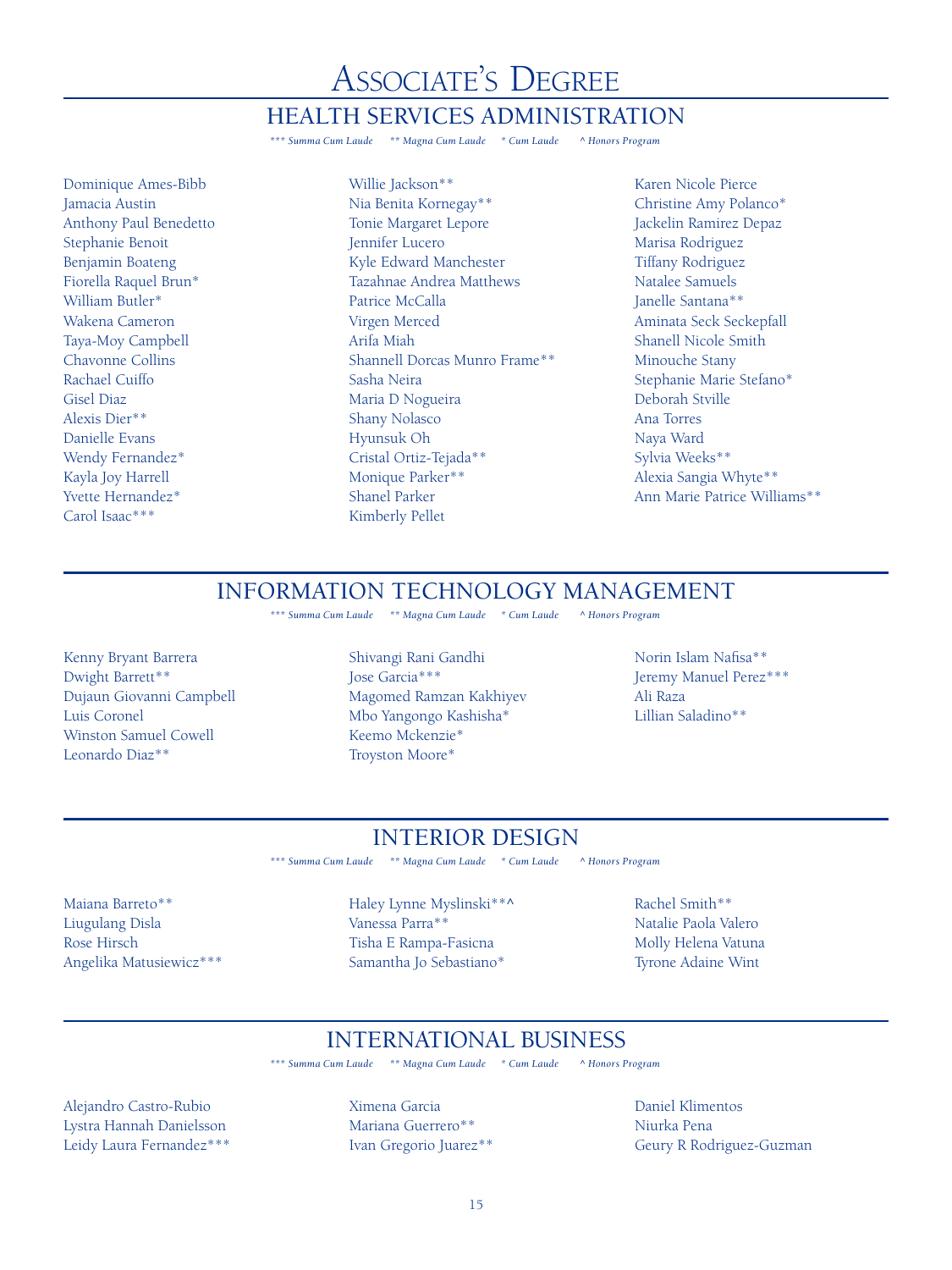# Associate's Degree

### JUSTICE STUDIES - CRIMINAL JUSTICE

*\*\*\* Summa Cum Laude \*\* Magna Cum Laude \* Cum Laude ^ Honors Program*

Jhamie Allen\*\*^ Quanisha Allen Andrisnely Almonte\* Arthur Gustavo Archibald Wenderlie Arias Cherol Ashman\* Tatiana Silva Barreto\*\* Anthony Ricardo Barrett Christopher Boday\*\* Destiny Calhoun\*\* Denia Cesar\* Kayla Nicole Christian Gladys N Collins Lupita Deyanira Cortez Caterina Damico Anita Davis Christal Delacruz\* Schekil Destin Thiago Andrade Dias Nervin Diaz Latchman Drepaul Moazia Nyree Duncan Courtney Edwards Matthew Domenick Estevez Hillary Fajardo\* Crystal Fermin\*\* Jasmine Denise Fleming\*\* Ahtziri Eviely Garcia Sabrina Inez Garris\*\*

Michelle Ebony Gill Erika Guachichulca Eric Hall Kristina Haroutunian Charisse Holguin Joel Hudson Denis Jaquez Angelena Jimenez\*\* Marcy Jones Tooba Khan Kim Knight Angel Leal Dymin Lester Marquis Alfred Lewis Marcus Livingston Dina Marie Marino\*\*\*^ Kimberly Marte Aleanny Shirley Martinez Eleanor Martinez\*\* Rose Christie Michel Oreste Robert Moise Susana E Moni Karla Nunez-Cruz Kehinde Olamipe Ogun Fuqin Pan\*\* Vincent Panicola Lynn Eden Perez Waleska Jeanette Perez Alexis Johnathan Ramos\*\*^

Daniel Reyes Katherine Alexandra Rivas Paloma Rodriguez Katherine Roman Mauricio Rosero Stefhany Maria Salcedo Ortega Massiel Sanchez\* Stefanie Santiago Leslie Michelle Santiago Solano\*\* Gino Aldair Santos Jose Andre Soto Shanique Spencer\*\* Kara Jolyn Spinelli Tiera Stokes Jose Tavarez\*\* Kevin Taylor\*\* Destiny Marie Twigg\*\* Javier Adalberto Umana Austyn Jay Urbanski\*\* Alyssa Nicole Velasquez\* Michael Charles Vella Emily Lynn Villa Ashley Marie Walker Tamoye Abigail Williams\*\* Shahera Yasin Hong Yoo\*\* Cristian Yumbla

#### LEGAL STUDIES

*\*\*\* Summa Cum Laude \*\* Magna Cum Laude \* Cum Laude ^ Honors Program*

Manzoor Ahmed\*\* Denise Norma Brooks Balbina Calo\*\*\* Anna Maria Cruz\*\*\* Brouilius Ferdinand\* Iza Malika Gumbs\*\* Janet Hidalgo\*\*

Amari Jeremiah Hilton Janastia D Jarrett Erilyne Metellus\*\* Cynthia Otero\* Nicole Papaconstantinou\*\*\*^ Wanda Yarlina Pichardo\* Prophet Fayzon Prawl

Austin Dominic Rodriguez\* Stephanie M Rodriguez Nilsa Grisel Sanchez\* Jacqueline Inez Sanders Mildred Tineo Antonette Latrice Utley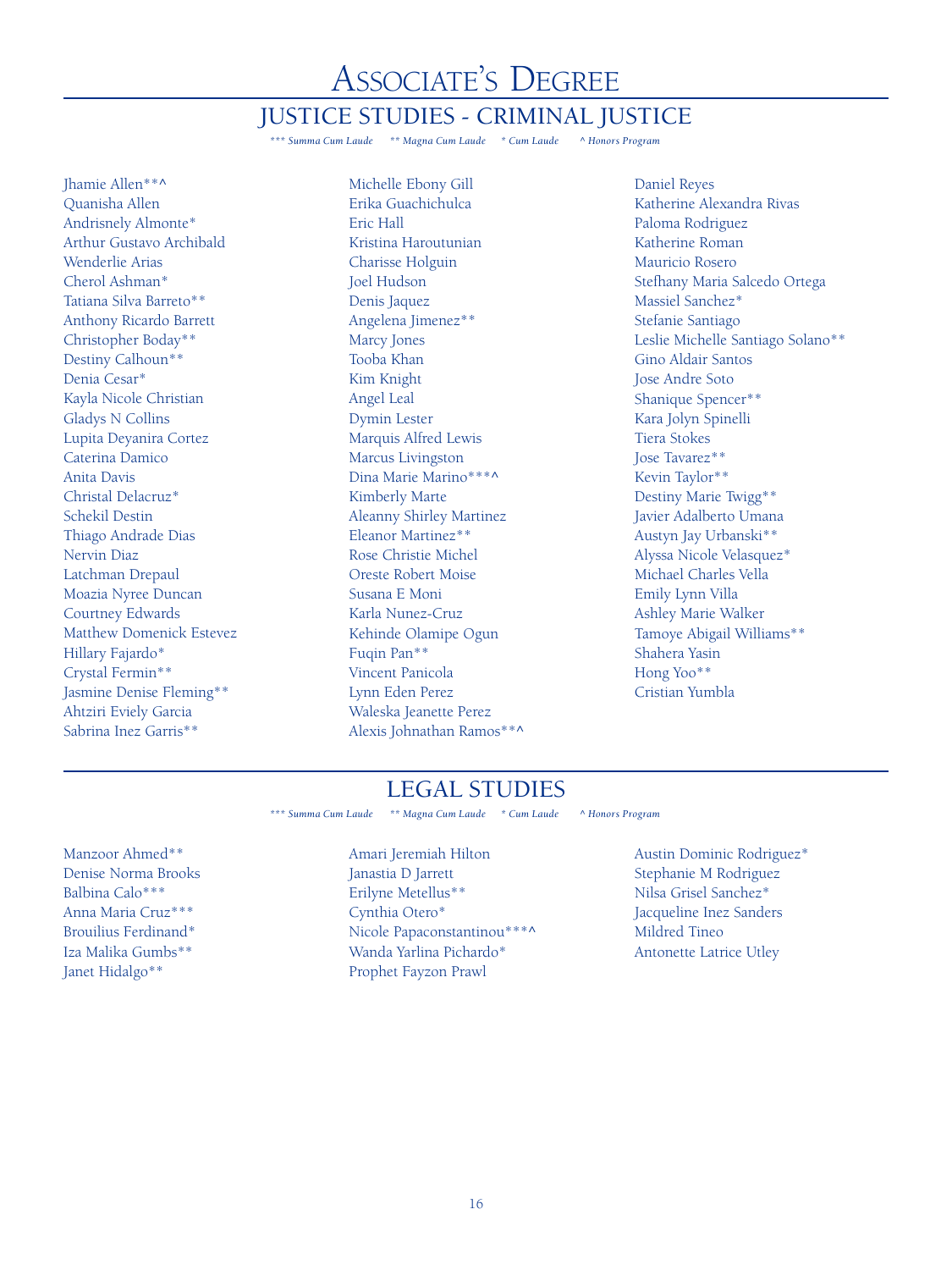# **ASSOCIATE'S DEGREE**

#### MANAGEMENT

\*\*\* Summa Cum Laude \*\* Magna Cum Laude \* Cum Laude A Honors Program

Destiny Brianna Adams Alex Lizandro Alarcon Nasheaka Ashmeade Yania Batista Porinyalma Eliette Belemvire Shean Felix Borders Deborah Brito \*\*\* Angela Kathleen Browne \*\*^ Miosotis Calderon Ned Capitani Maria Coccioli \* Asaah Donte Caston \* Daniella Deahl \*\* Natazia Zildjia Delos Santos Nytisha Dunlap Yasmeen Eason Damion Escoffery Derek Flores Roxana Fuentes-Martinon Germany Germain

Cesar Gonzalez \*\* Nakya Graham \*\* Damen Michael Groves \* Brandon Guerrero Janaya Hamilton Robert James Hammond Errol Hassan Heber Isa Ingebrigtsen \*\*\* Faith Ann Johns \*\* Pamela Morritta Jones \* StaceyAnn Joseph \*\* Haeun Kim \* Tonya Lashay Meadows Amanda Michelle Medina Yaritza Mercado Brittanny Mitchell Ana Morales Jose Ishai Morales Kameisha Nazaire Louis Nieves

Onice Nicol Pena De Jesus \* Valeria Perdomo \*\* Coraly Ann Perez Valerie Perez Jevon Powis Xavier Rivera Nagelis Rodriguez Kimberly A Rodriguez Beltran \*\* Aneeta Rufin \*\* Vanessa Ynes Salas Maysoon Jihad Siyam Roselaine Smalls Alissa Marie Soccio Jeremy Ernest Strauss Chantay Monique Thompson \* Aleya Torres Oliver Veras Ruanhao Xu Amy Alejandra Zavala Palacios \* Marisa Matilde Zehl^

### MARKETING COMMUNICATIONS

*\*\*\* Summa Cum Laude \*\* Magna Cum Laude \* Cum Laude ^ Honors Program*

- Nick Lee Acello\*\* Kellen Cristiane De Oliveira Alves\*\* Eshonda Caraway-Evans Aaliyah Alize Carter^ Marcel Chacon-Galavis Ebba Catharina Hansen\*\* Elasia Marie Holland-Francois
- Kiai Holloman Juanice Mickles\*\* Haywood K Nelson\*\* Cindy Nunez\*\* Anneliese Jane Ott Miki Turid Petersson\* Kevin Romero

Cade Patrick Skoblar\*\*^ Annie Smith Gineen R Thabata Quaisaun Williams

# MEDICAL ASSISTANT

*\*\*\* Summa Cum Laude \*\* Magna Cum Laude \* Cum Laude ^ Honors Program*

Ashley Marie Acosta Denny Massiel Berroa\*\* Logan Brown Allison Karin Chumpitazi Maria Cordova Anaya Crenshaw\*\* Jillian Kelli Dominguez Audrey Rashida Ganio\*\* Kimberly Esmeralda Hercules\* Amil Horton-Harper

Emir Jimenez Mahima Karki\*\* Elizabeth Kavet\*\* Victoria Kedmenec Karina Lora Sasha Melissa Marte\* Sonne Meadows Ashley Marie Mercado Giuliana Sarai Moreno\* Daniela Ocampo

Kassandra Leeann Pagan Azucena Reyes\* Carolina Rojas\*\* Vaughnay Alexis Thomas\*\* Angelique Tojil Lisa Marie Torres Shanice Williams Roylyn Woolford\* Jonathan Zapata Mayra Jiselle Zaruma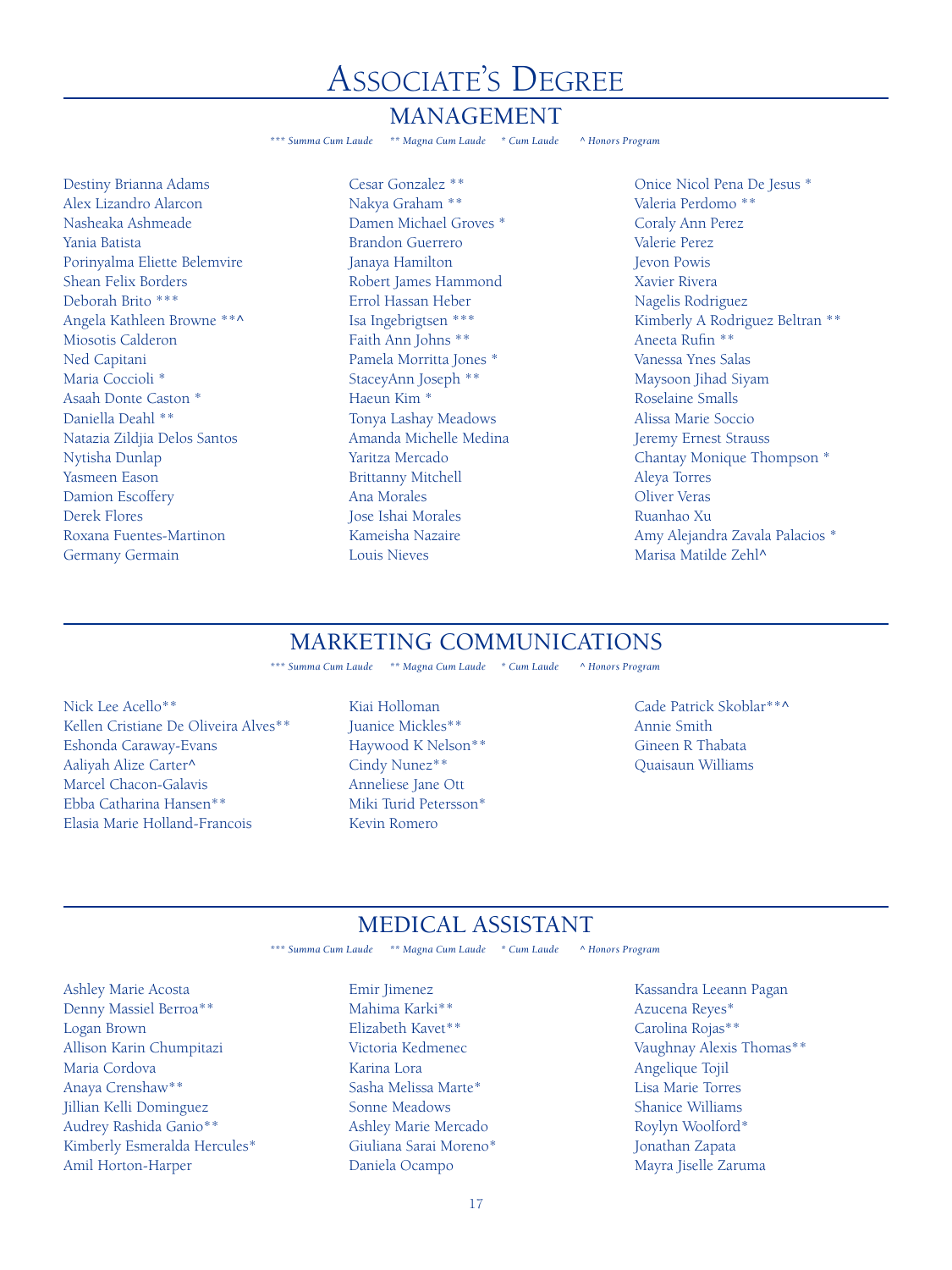Associate's Degree

#### MEDICAL INSURANCE, BILLING, AND CODING

*\*\*\* Summa Cum Laude \*\* Magna Cum Laude \* Cum Laude ^ Honors Program*

Gabriela Aliaga Albarracin Tania Azam Jael Cabrera\* Amber Aspen Cruz Millie Cura\*\* Shawanda A Davis Yireika Carolina De La Rosa Beltre\*\* Levonne Chyrell Dixon Kimberlyn Gordon\*\* Brenda Marie Gunn\*\*

- Perla Melissa Guzman Yara M Hassan Rania Ibrahim Tania Tamara Jackson Lekecha Jefferson Mounina Mint M'Boirick\*\* Tara Ann McDermott\*\* Keyanna Diamonique Moore Ivette C. Pineda Lena Ramirez\*
- Diana Ramos Marianne Ribeiro Toledo\*\* Channel Ryan Valerie Nicole Santiago Philip Sylvester Sanzari\*\* Dilenia Valerio\*\* Chelsea Marie Wolfe\*\* Kamiylah Kedara Wright

### SURGICAL TECHNOLOGY

*\*\*\* Summa Cum Laude \*\* Magna Cum Laude \* Cum Laude ^ Honors Program*

Beatriz A Acevedo\* Nilsa Solange Acevedo Baffour A Adu Abankro Krystine Aurellano\*\*\* Meghan Barthold Jessica Caiazzo\*\* Sandra Canada Amelia Candelaria\*\* Stephanie Cano\*\*\* Latoya E. Carnegie Caitlin Marie Caruso\*\* Jossette Castillo

Samina Chowdhury \*\* Heidi Fernandez\*\* Sharissa Ferreira Antonelle Maree Fortney\* Divya Goberdhan Sabrina Nichole Hill\*\* Camilla Kwok\*\* Laura Mishell Lugo-Aponte Sherry Ann Rosanna McIntosh\* Elimari Montes Michelle Mullings\*\* Alexia Ogilvie\*

Jacqueline M. Ortiz\*\* Tamanna Rahman Jessica Reynoso\*\* Aidaliz Naomi Serrano Jennifer Shurtleff\*\*\* Patrick Silva Shanice Snell Toriann Terry\*\* Antoinette Marie Velie\* Honoria Blessing Wah\*\*\* Quaterria Kashona Williams\*\*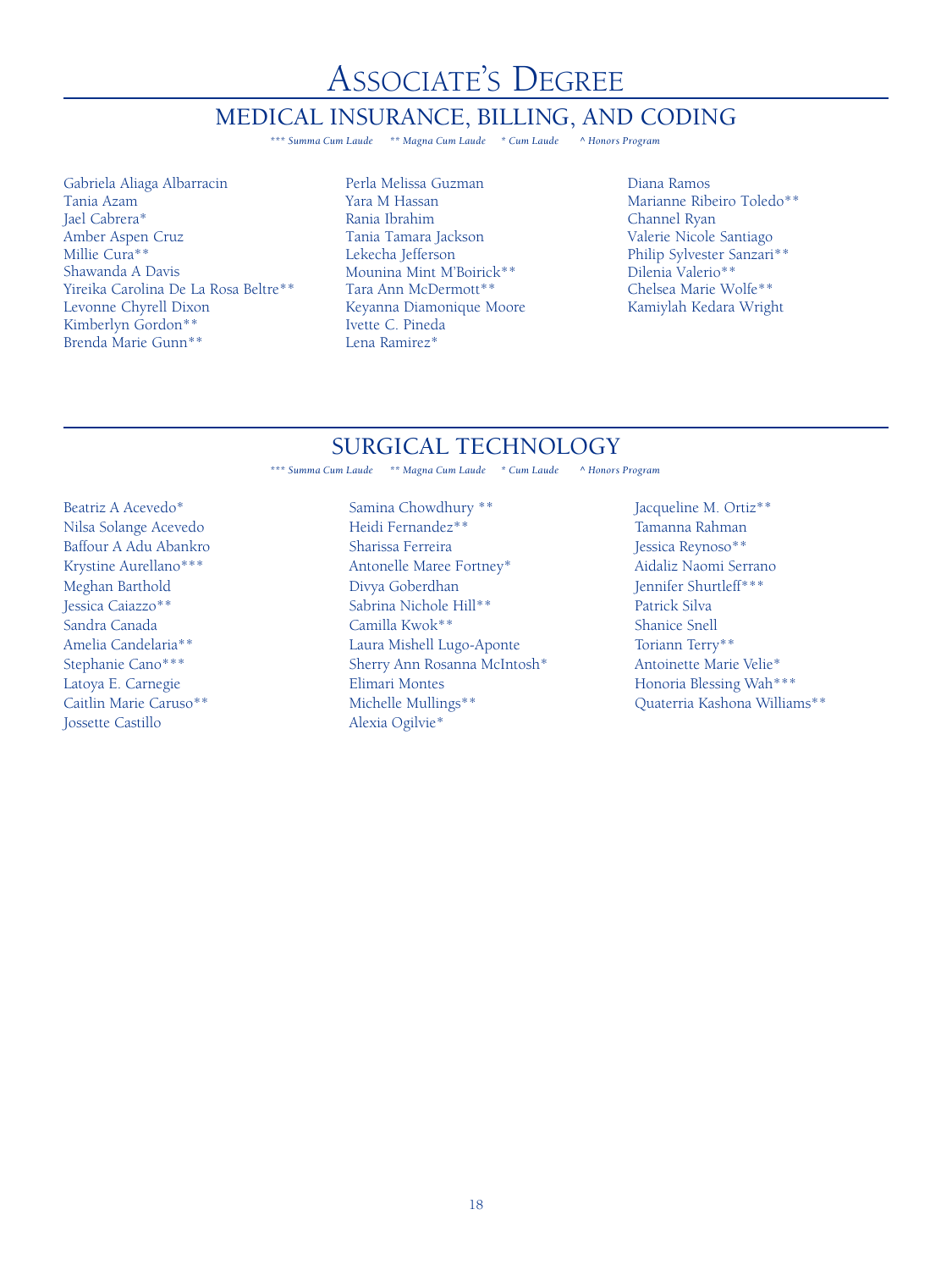# **CERTIFICATE** MEDICAL ASSISTANT

*++ High Honors +Honors*

Ashley Marie Acosta Lucreatia Melissa Allen ++ Denny Massiel Berroa + Logan Brown Kathryn Rose Carle ++ Naomi Chaves + Anaya Crenshaw ++ Jillian Kelli Dominguez Joyce Leeann Feliciano Cruz Nanci Flores Quintero Karen Garcia + Paul Mathew Gora Maria Guillermo

Kimberly Esmeralda Hercules + Hannah Huschens ++ Viviana Marie Jimenez Mahima Karki ++ Elizabeth Kavet ++ Victoria Kedmenec Riley Brielle Kohler ++ Lizet Magana + Sasha Melissa Marte + Shakkiesha Mayers Linda Melina Mendez ++ Karymme Natasha Merchan Giuliana Sarai Moreno +

Erin Murphy ++ Kassandra Leeann Pagan Genesis Marie Rosa Carly Marie Rosen ++ Naomilee Salas Natasha Tanzi Vaughnay Alexis Thomas ++ Angelique Tojil Lisa Marie Torres Maria Elizabeth Villafana Jailene Villanueva Roylyn Woolford + Jonathan Zapata

MEDICAL INSURANCE, BILLING, AND CODING

*++ High Honors +Honors*

Lindsey Beth Coriell Jeffrey Magdariaga Juna Okon ++

PATIENT CARE TECHNICIAN

*++ High Honors +Honors*

Kianna Eve Edmonson Megan Santos Darismer Solano

### PRACTICAL NURSE

*++ High Honors +Honors*

Lesly Alfaro Jessica Caccavale Kym-Alyssa V David Susan Fraser Hines Natoya Fyffe-Chambers Emilie Gaddy Sadeel Mohammad Ghafour Danielle Michelle Gonzales Samantha Hall Dyab Hamad

Danuta Henriquez Tiana Henry Lucy Hernandez Destinee Houck Safaa D Jamhour Elizabeth Ann Jibin Symone Jonas + Saima Kausar Jenna Mackesy Eliana P Martinez-Ortiz +

Brittany April McCabe + Glenda Maria Mendoza Lisa A Miranda Gabriela Munoz Nakia Briana Neil ++ Vanessa Marie Oliveira Joana Beatris Orellana Kimberly Oscar Jenibeth Offir Perez + Gabriella Perry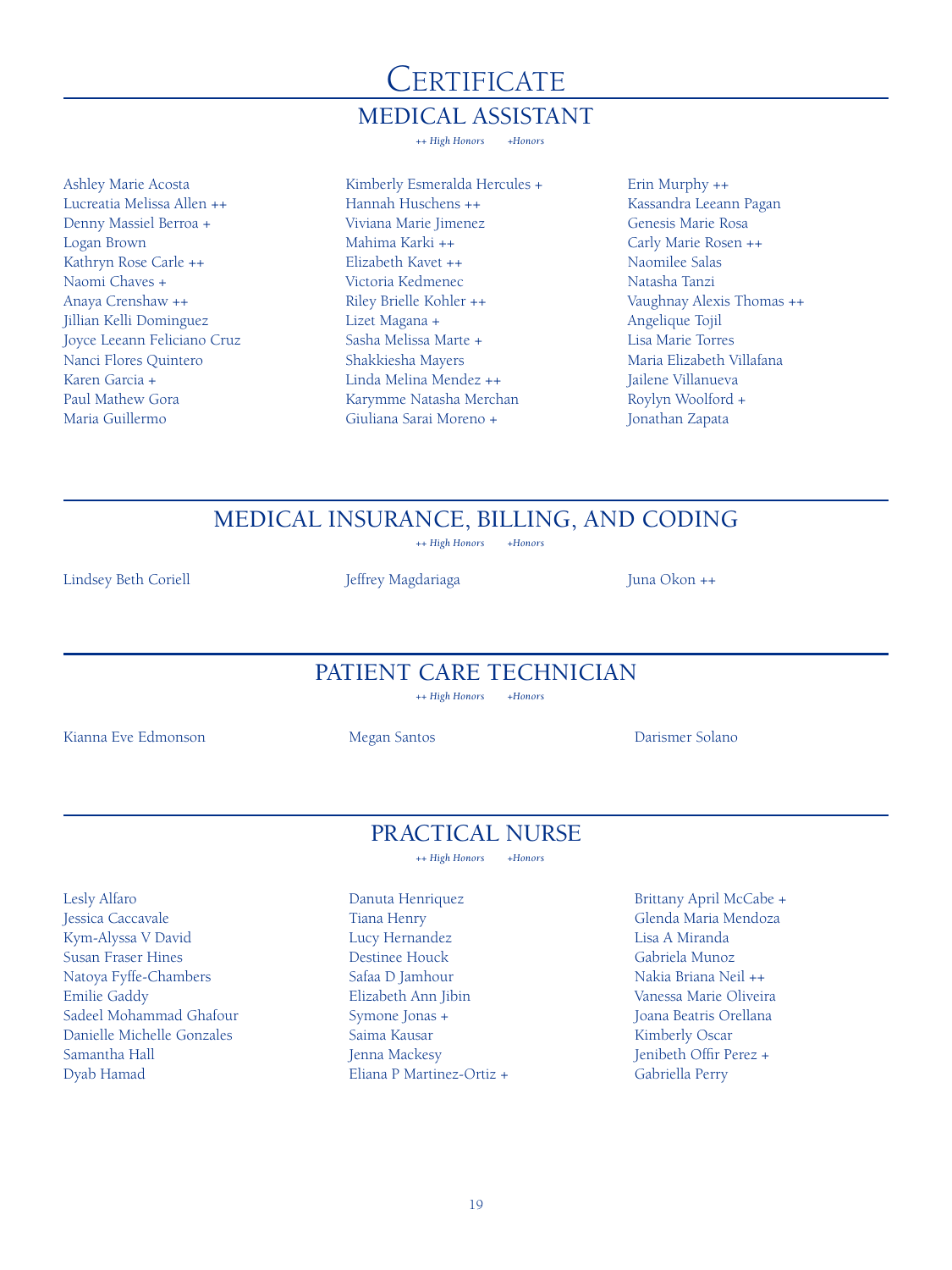

### PRACTICAL NURSE

*++ High Honors +Honors*

Krystle Delite Peters Daneza Planas Jasmine Pryce

Ahlycia Nykole Reed Isabel Rodriguez Maria Lynn Schurter

Marchina Wykelle Seegers Cinthya M Sosa Payano Jessica Lynn Torres

### SURGICAL PROCESSING TECHNICIAN

*++ High Honors +Honors*

Varshay Marie Burroughs Rachel Marie Gonzalez ++ Lovatinova Jean Jacques ++ Yenfry Rafael Martinez ++ Daphnie Noel Rebecca Riccobono ++

Michelle Urena

The listings of graduates in this program are unofficial. The official conferral of degrees occurs only following pertinent actions by the Board of Trustees. These listings are based upon information provided at the time of submission of the program for publication.

#### **HONORS**

Graduation with Distinction is awarded to M.B.A. students who have completed all the requirements for graduation with an overall minimum GPA of 3.67.

Students in undergraduate degree programs who achieve an overall grade point average of 3.50 will be graduated Cum Laude; students who achieve an overall 3.70 average will be graduated Magna Cum Laude; and students who achieve an overall 4.00 average will be graduated Summa Cum Laude.

#### HONORS FOR CERTIFICATE RECIPIENTS

Students in certificate programs who achieve an overall grade point average of 3.50 – 3.79 will be graduated with Honors; students who achieve an overall average of 3.80 – 4.00 will be graduated with High Honors.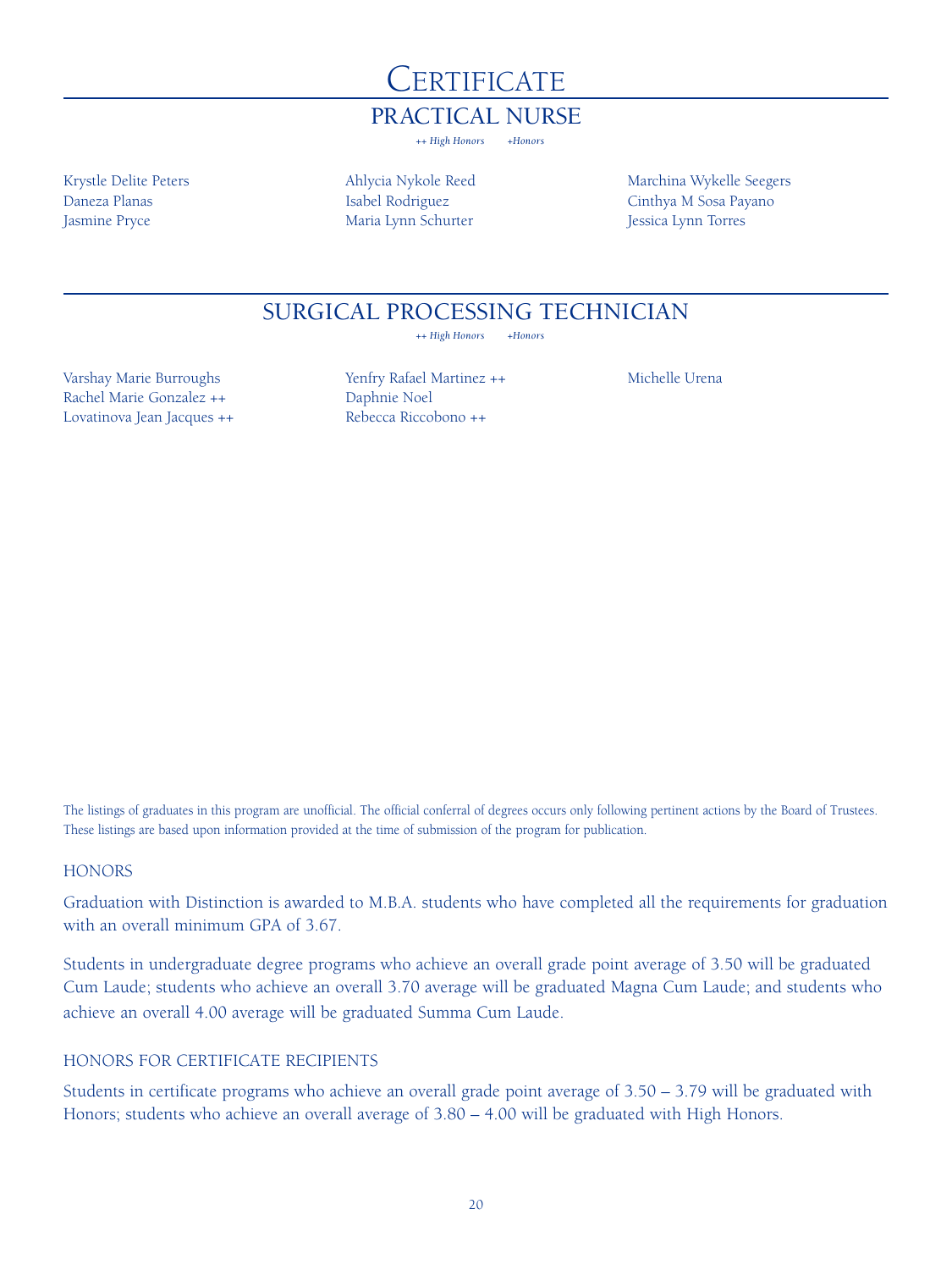# EXPECTED AUGUST GRADUATES

Enrolled in six or fewer credits\*

### **MASTER'S DEGREE**

Michael Awad, Management Jenderly J. Brito, Management Shakeya Tawana Brown, Management Iverlee Ciancitto, Management Guillermo Colon, Management Elizabeth Davis, Management Christine Rose Dorio-Pinilla, Management Phillippa Camille Doyley, Management Tatia Gvasalia, Management Angela Julia Hadfield, Management Ashley Elana Henderson, Management Robert Hikes, Management Latoya Lorraine Howard, Management

Arilda Koka, Management Erika Leon, Management Angelica Llerena, Management Gabriela Mauricio, Management Mia Edvardsen Moen, Management Heather Murphy, Management Maritza Olivares, Management Dianuris J Ortiz, Management Aleksandar Pusoski, Management Yaritzalis Rosa-Vidal, Management Elliot J San Andres, Management Dianna Tavarez, Management

### BACHELOR'S DEGREE

Revey Aponte, Accounting Marjorie Aroca, Management Robert Bobby Asika, Management Diane Mireille Bambara, Management Tina Bonilla, Health Services Management Euladia Borrero, Health Services Management Alexy Daniela Brown, Financial Services Terysinea Campbell, Health Services Management Victoria Carrasquillo, Management Autumn Chance, General Business Charlene E Clemons-Ruth, Legal Studies Alex Vincent Curran, Management Matthew Alexander Dacosta, Justice Studies - Criminal Justice Amor Carolina Daniell, Health Services Management Kari Delacruz, Management Devonnie Downer, Management Caitlynne Rachel Downey, Management Felipe Duarte, General Business Massiel Espinal, Legal Studies Molly Ferguson, Management Khalida Fisher, Health Services Management Meilyn Franco, Justice Studies - Criminal Justice Katrina Gjoni, Health Services Management Darron Graham, Justice Studies - Criminal Justice Maricarmen Guzman, Accounting Halcian Harris, Justice Studies - Criminal Justice Lesly Nuemi Hernandez, Marketing Communications Shanata Jackson, Management Shanecia James, Health Services Management Evalyn Jones, Legal Studies Anamarija Jovanovska, Interior Design

Edward George Kellenbenz, Justice Studies - Criminal Justice Danielle Laguidice, Fashion Merchandising and Management Jean Larrieux, Legal Studies Weizhao Liang, Marketing Communications Zibo Liu, International Business Aniyah Imani Louis-Gomez, Justice Studies - Criminal Justice Madina Maiga, Health Services Management Jecolias Merette, Health Services Management Kathia Nieves, Management Jessica Nortesano, International Business Benita Nwadiugwu, Marketing Communications Claudia Ocampo, Accounting Earl Thomas Pettiford III, Management Tammy Lee Post-Zagaro, Interior Design Zaynahli Pujols, Justice Studies - Criminal Justice Erick Quijada, Justice Studies - Criminal Justice Ramonita Reyes Rosado, Health Services Management Tia Rose Rinaldi, Marketing Communications Edward Saavedra Mendez, Information Technology Management Vanessa Lucky Santiago, Management Charles Shepherd, Management Kayla Ashley Silver, International Business Atara Devorah Stern, Fashion Merchandising and Management Ryuji Gator Sugiyama, Marketing Communications Jasmine N Thacker, General Business Maria Gabriela Vera, Fashion Merchandising and Management Jessica Marie Villegas, Justice Studies - Criminal Justice Aaliyah Walker, Health Services Management Christina Shaneekwa Wallace, Justice Studies - Criminal Justice Louasia Amber Watts, Management Monica Williams, Justice Studies - Criminal Justice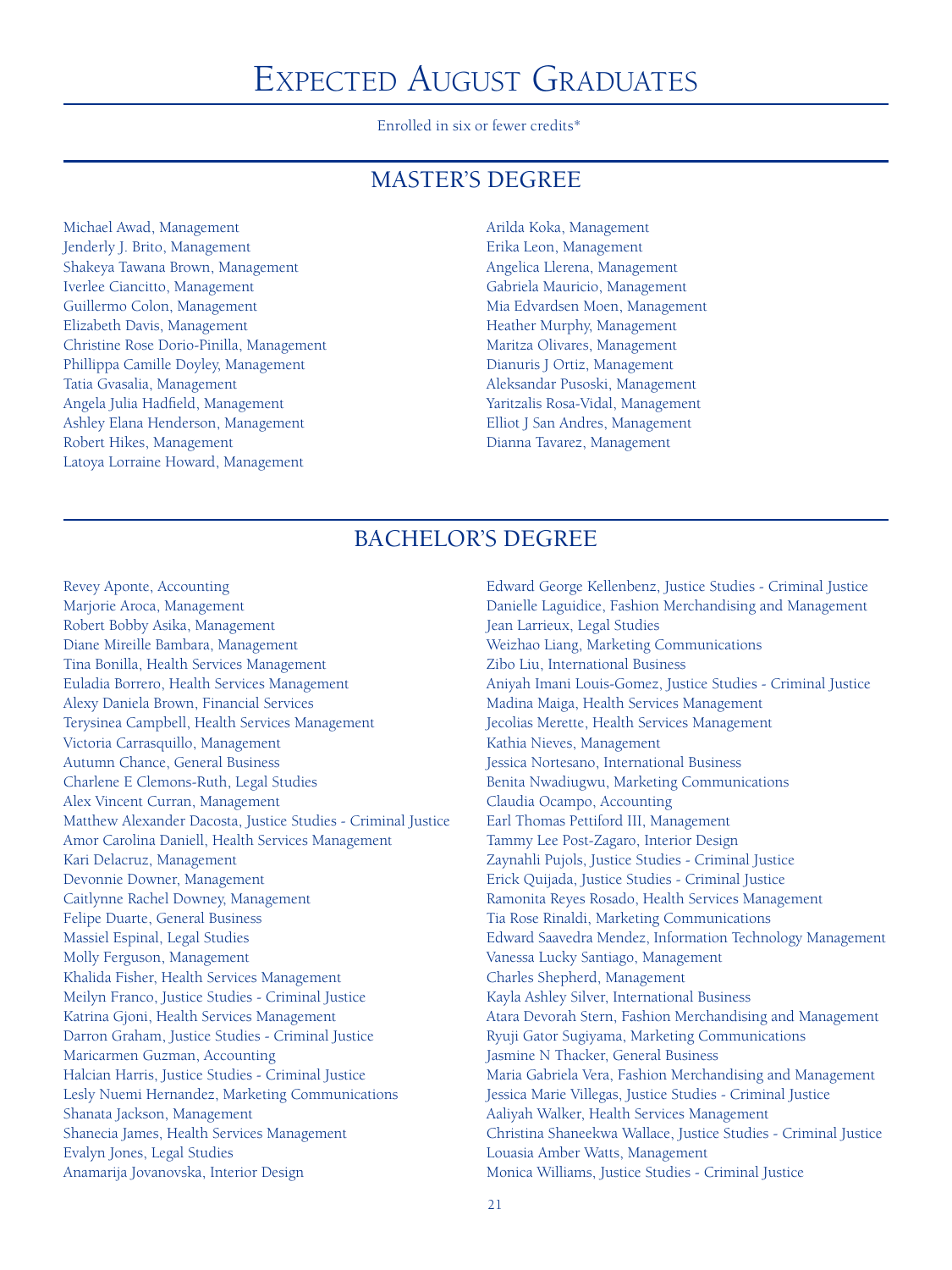# Expected August Graduates

Enrolled in six or fewer credits\*

# ASSOCIATE'S DEGREE

Shaka Akinlana, Management Betina Felicia Miranda Alfredstroem, Marketing Communications Kerelin Almonte, Justice Studies - Criminal Justice Deborah Alston, Health Services Administration Silva Kay Andrews, Accounting Prince Kwaku Antiedu, Information Technology Management Omou Barry, Justice Studies - Criminal Justice Mclane Bastien, Management Kim Katherine Brown, Legal Studies Anna Browne, Marketing Communications Cinthia Johanna Castro, Medical Insurance, Billing, and Coding Brianna Combs, Medical Assistant Dennis Degroat, Management Jeaneen Demorcy, Justice Studies - Criminal Justice Maria Deptula, Medical Insurance, Billing, and Coding Aaron Derose, Justice Studies - Criminal Justice Michelle Domeneck, Medical Insurance, Billing, and Coding Omar Elbedwihy, Information Technology Management Loreen Faison, Justice Studies - Criminal Justice Yancy Rocio Fuentes, Justice Studies - Criminal Justice Cindy Garcia, Management Herna Geffrard, Management Toshauna Amanda Giddings, Marketing Communications Denise Gloss, Medical Assistant Anastasia Gogan, Surgical Technology Melissa Gracey, Accounting Stephanie Guerrero, Fashion Merchandising and Management Damianniris Helena, Medical Assistant Monica M Iula, Medical Assistant Binta Jallow, International Business Viviana Marie Jimenez, Medical Assistant

Adrianna Jonas, Justice Studies - Criminal Justice Stephan Joshua, Management Yuliya Lagoda, Fashion Merchandising and Management Aleia Janelle Lawson Gilbert, Fashion Merchandising and Management Najae Andreanna Nahdira Lee Logan, Marketing Communications Jennifer April Lewis, Information Technology Management Manuela Lopez, Management Kenneth Mejia-Sanchez, Accounting Waleska Melo, Management Jesus Minaya, Justice Studies - Criminal Justice Maria Molina, Justice Studies - Criminal Justice Catherine Monek, Management Myesha Moultrie, Health Sciences Oriel Marie Pozo, Medical Insurance, Billing, and Coding Alberto G. Quaye, Management Khaleed Bin Rashid, Justice Studies - Criminal Justice Yvette Regino, Interior Design Milvians Reyes, Accounting Michelle Robinson, Justice Studies - Criminal Justice Frank Rodriguez, Information Technology Management Mariah Aubree Rodriguez, Justice Studies - Criminal Justice Kristie Stacia Rooks, Fashion Merchandising and Management Leighton Sadler, Information Technology Management Dana Melanie Shanker, Justice Studies - Criminal Justice Goba Tagro, International Business Moussa Tounkara, Management Mindy F Trigueno, Medical Insurance, Billing, and Coding Jasmine Vazquez, Justice Studies - Criminal Justice Jose Viloria, Information Technology Management Shanice Williams, Medical Assistant Asia Angelena Wood, Accounting

# **CERTIFICATE**

Mirna Idalia Alas, Medical Assistant Joyetia Jefferys, Practical Nurse Victoria Rose L'insalata, Medical Assistant Lisbeth Uceta, Medical Assistant

\*This information is correct as of April 17, 2022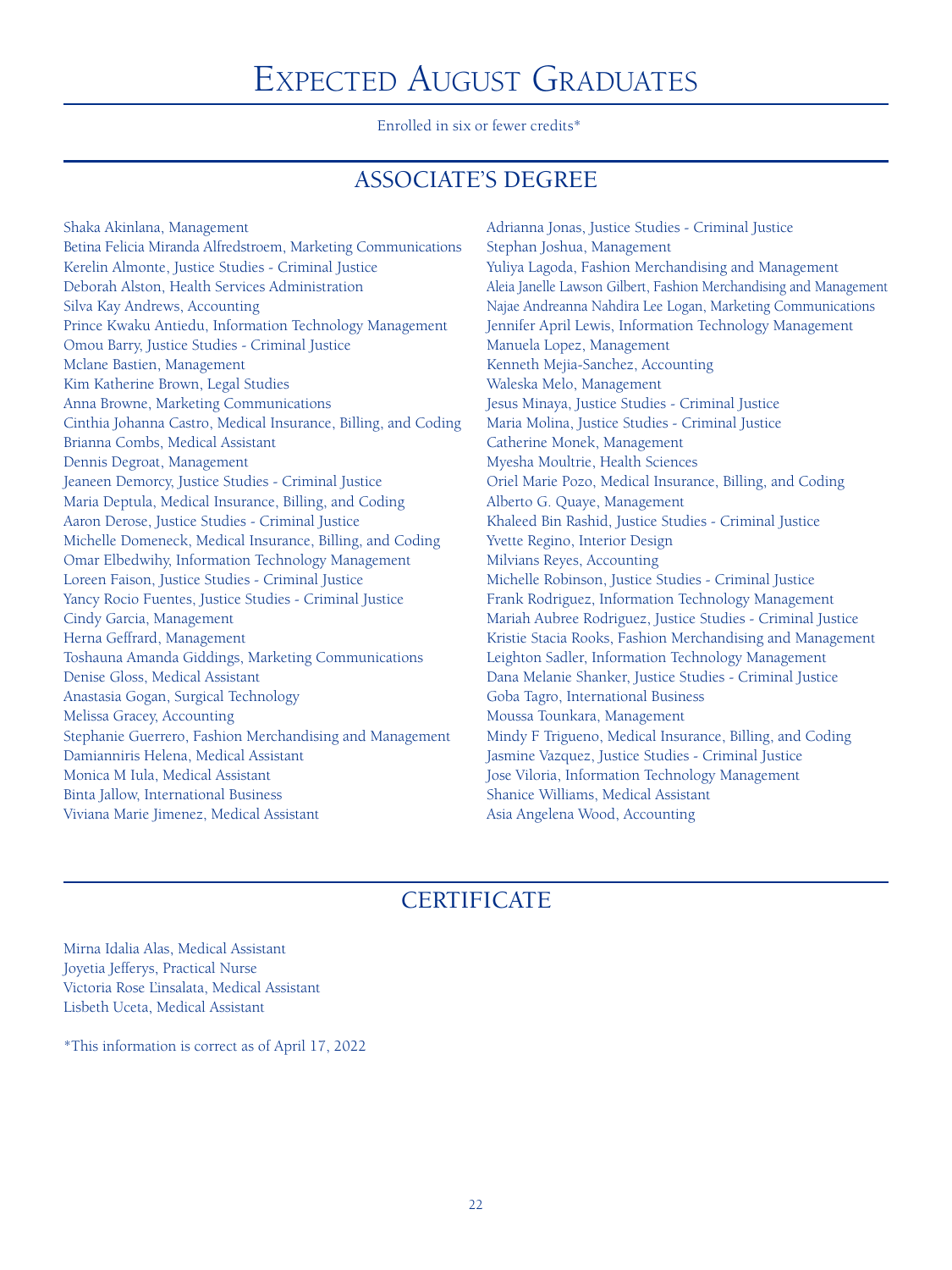# Board of Trustees

 Kevin L. Luing, *Chairman* Randy B. Luing, Esq., *Vice Chairman* Heather C. Briccetti, Esq. Peter C. Harvey, Esq. Timothy D. Luing Warren J. Martin, Jr., Esq. Busie Matsiko-Andan Julio C. Monroy Samuel J. Morreale Reggie Smith III, Ph.D. José A. Tavares Kenneth L. Weinstein Edward J. Yaw, Ed.D. Diane Recinos, Ed. D., *Ex Officio*

# Trustees Emeriti

James Courter Gwendolyn Jordan Dungy Dolores M. Fernández, Ph.D. Mildred Garcia Gina Klein Sharon Lewis Brian D. Luing John McGarraghy Regina Peruggi Lily C. Sidorovich

# Academic Regalia and Symbols

#### ACADEMIC REGALIA

The academic regalia are a carryover from the medieval university to modern college life. The robes and colorful hoods resemble those worn by scholars and churchmen as early as the 12th century. Then, as now, the garments distinguished the wearer as a scholar, but they also had a practical element. The robes were warm, and the hoods could be drawn up to protect the scholar against drafts in unheated buildings.

The gown distinguishes the Associate's, Bachelor's, Master's, and Doctorate degrees, and, at the same time, recognizes the university that awarded the degree. The Associate's gown is plain with open sleeves and is worn closed. The Bachelor's gown has pointed sleeves and is also worn closed. The Master's gown has oblong sleeves cut away at the elbow, and the Doctorate degree gown has bell-shaped sleeves with velvet stripes. The hood's lining matches the color of the graduate's university, and the color of the border velvet indicates the special area of study (tan–Business; white–Arts and Letters; purple–Law; lemon–Library; green–Medicine; light blue–Education; blue–Philosophy; gold–Science; and citron–Social Work). Members of Berkeley's Board of Trustees wear Berkeley College's ceremonial regalia.

#### THE MACE

The mace, once a weapon of war, became a ceremonial standard in the 16th century. The walnut-fluted mace has the college crest on both sides. Carried by the faculty marshal in the academic procession, the mace is a symbol of authority.

The use of a mace during college graduation ceremonies combines symbolic communication with the principle of vested authority at the most traditional and sacred of academic celebrations. The mace adds meaning and dignity to the commencement ritual. It reminds both participants and spectators that education is one of the most cherished attributes of a free and democratic society.

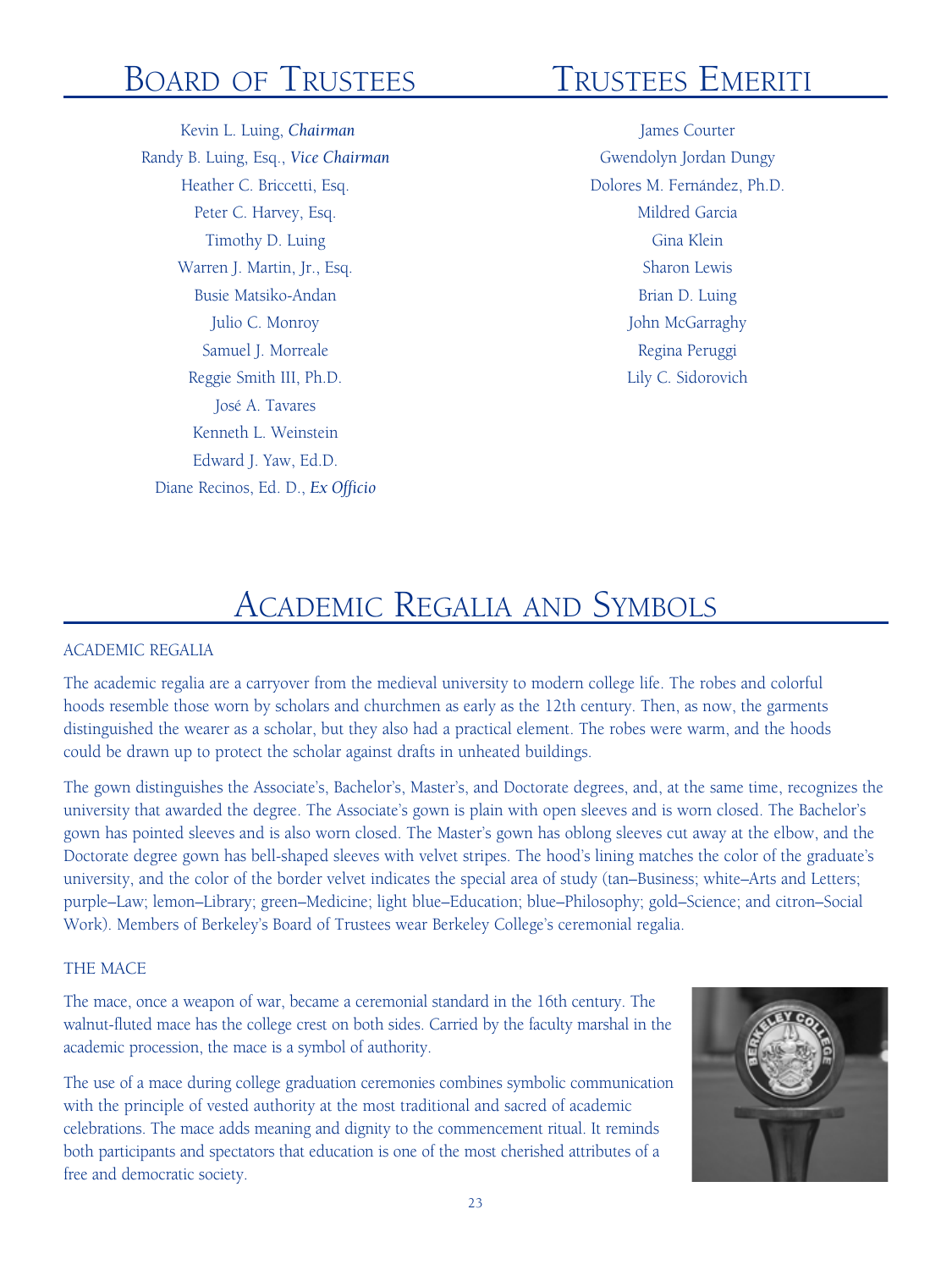#### BERKELEY COLLEGE TASSEL

The tassel, which can be seen hanging from the mortarboard of a graduate's cap bound together by a metal clip, is a traditional aspect of commencement regalia. This item is significant because it serves as a symbol of academic accomplishment and rank. During most ceremonies, a student's tassel will be displayed on the right side of their cap prior to receiving their diploma. The tassel is later moved to the left side of their cap to signify that one has graduated.

#### CORDS, STOLES, AND MEDALLIONS

Cords, stoles, and medallions are worn around the necks of graduates, signifying academic honors or other achievements. Cords are made of braided nylon in a variety of colors. Stoles are panels of silk that can be embroidered with letters or symbols. Medallions are made of metal or glass-like material and hang on colored ribbon.

# Berkeley College

Students have entered Berkeley with aspirations of career success since 1931. And while the years go by, one thing remains the same — Berkeley College's unyielding commitment to ensure that all students who enter its doors are afforded opportunities to reach their goals.

From the initial class of 50 students to the current combined student body of more than 4,000, growth continues at Berkeley College. Today, Berkeley College is convenient and accessible at campuses in New York and New Jersey. Additionally, Berkeley College Online® continues to expand as a popular alternative to the traditional classroom learning environment.

Throughout all of the changes — the addition of more students, technologies, and programs — Berkeley has maintained its primary focus on students, providing personal attention and instruction with the goal of preparing students for career success.